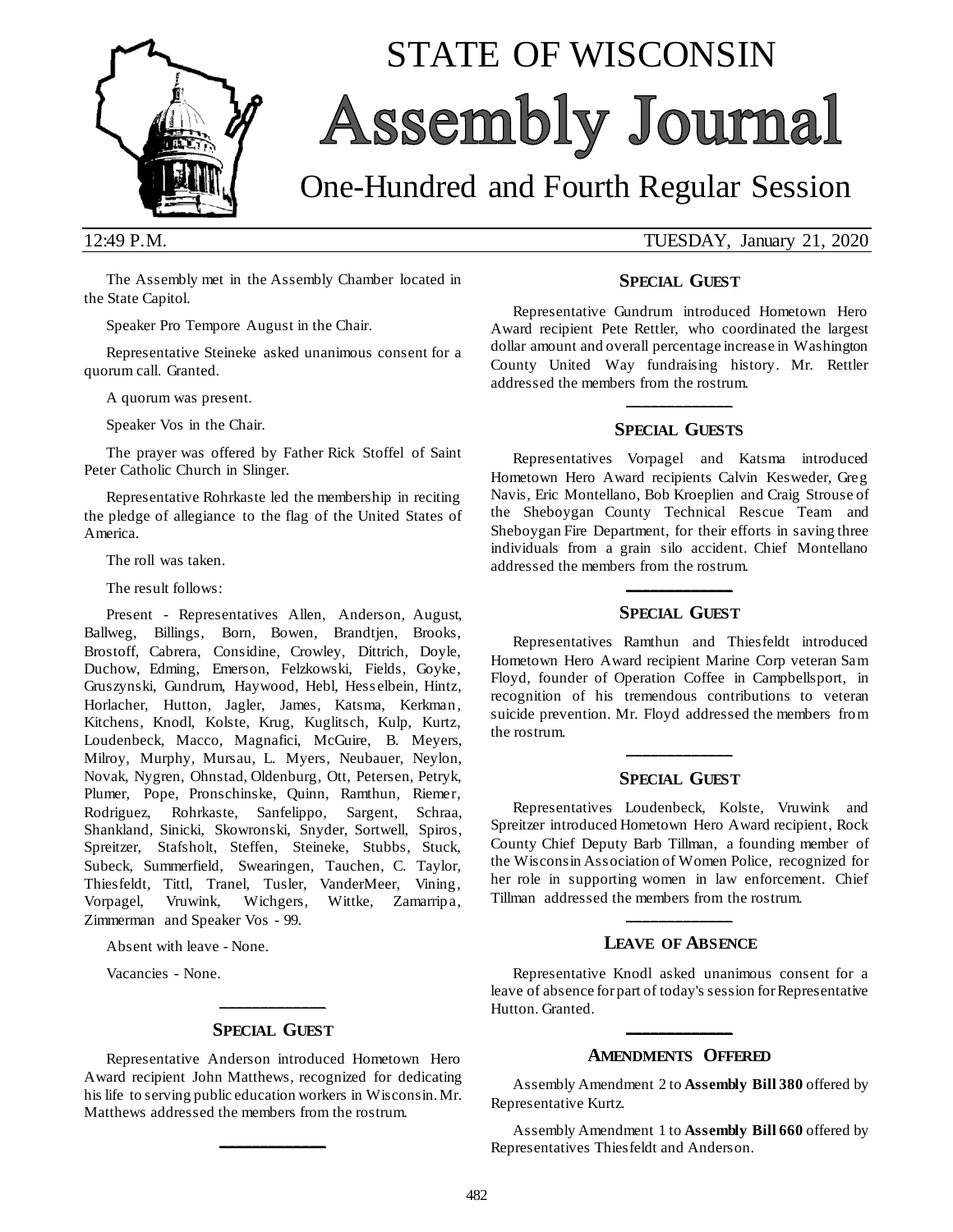Assembly Amendment 1 to **Assembly Bill 662** offered by Representatives Thiesfeldt and L. Myers.

Assembly Amendment 1 to **Assembly Bill 684** offered by Representative Kurtz. **\_\_\_\_\_\_\_\_\_\_\_\_\_**

#### **ADMINISTRATIVE RULES**

#### **Assembly Clearinghouse Rule 19-025**

Relating to changes in the agent licensing process and affecting small business.

Submitted by Office of the Commissioner of Insurance. Report received from Agency, January 3, 2020.

To committee on **Insurance**.

Referred on January 17, 2020.

#### **Assembly Clearinghouse Rule 19-092**

Relating to Hospices. Submitted by Department of Health Services. Report received from Agency, January 6, 2020. To committee on **Aging and Long-Term Care**. Referred on January 21, 2020.

#### **Assembly Clearinghouse Rule 19-091**

Relating to minor revisions to fishing regulations on inland, outlying, and boundary waters.

No action taken by committee on **Sporting Heritage** on January 16, 2020.

To joint committee for review of **Administrative Rules** pursuant to s. 227.19 (5) (a), Wisconsin Statutes.

Referred on January 21, 2020.

## **\_\_\_\_\_\_\_\_\_\_\_\_\_ INTRODUCTION AND REFERENCE OF PROPOSALS**

Read first time and referred:

#### **Assembly Joint Resolution 120**

Relating to: congratulating the Edgewood High School Crusaders girls golf team on winning the team title at the state golf tournament.

By Representatives Stubbs, Bowen, Crowley, Sinicki, Spreitzer, Subeck, Tusler and Vruwink; cosponsored by Senators Risser and Olsen.

To committee on **Rules**.

#### **Assembly Joint Resolution 121**

Relating to: congratulating the University of Wisconsin-Madison Badgers football team on a great season and winning the Big Ten West Division game against the Minnesota Gophers.

By Representatives Stubbs, C. Taylor, Anderson, Bowen, Considine, Crowley, Emerson, Hebl, Murphy, Skowronski, Spiros, Spreitzer, Subeck, Tranel, Vruwink and Zamarripa; cosponsored by Senators Risser, Miller, Ringhand and Wirch.

To committee on **Rules**.

#### **Assembly Bill 755**

Relating to: unlawfully summoning a police officer, creating a civil cause of action, and providing a penalty.

By Representatives L. Myers, Emerson, Crowley, Fields and Subeck; cosponsored by Senators L. Taylor and Larson.

To committee on **Criminal Justice and Public Safety**.

#### **Assembly Bill 756**

Relating to: the regulation of metallic mining and related activities and making an appropriation.

By Representatives Hebl, Anderson, Neubauer, Shankland, Billings, Bowen, Brostoff, Considine, Fields, Gruszynski, Ohnstad, Pope, Sargent, Sinicki, Spreitzer, Subeck, C. Taylor and Zamarripa; cosponsored by Senators Miller, Carpenter, Erpenbach, Larson and Risser.

To committee on **Rural Development**.

#### **Assembly Bill 757**

Relating to: allowing do-not-resuscitate necklaces or pendants, requiring the exercise of rule-making authority, and providing a penalty.

By Representatives Hebl, Loudenbeck, Anderson, Bowen, Brooks, Fields, James, Mursau, Ohnstad, Pope, Spreitzer, Stubbs, Subeck and C. Taylor; cosponsored by Senators Bewley, Miller, Olsen, Ringhand and Schachtner.

To committee on **Health**.

#### **Assembly Bill 758**

Relating to: battery by a person detained while awaiting trial as a sexually violent person and providing a penalty.

By Representative Kurtz; cosponsored by Senator Marklein.

To committee on **Criminal Justice and Public Safety**.

#### **Assembly Bill 759**

Relating to: requiring universal changing stations in certain buildings and creating a tax credit for installation of the stations.

By Representatives Vining, Anderson, Brostoff, Bowen, Considine, Crowley, Emerson, Fields, Goyke, Gruszynski, Haywood, Hesselbein, Kolste, L. Myers, Neubauer, Riemer, Sargent, Sinicki, Skowronski, Stuck, Subeck, C. Taylor, Zamarripa and Stubbs; cosponsored by Senators Smith, Wirch, Carpenter, Johnson and Larson.

To committee on **Ways and Means**.

#### **Assembly Bill 760**

Relating to: standards for care and shelter of animals and providing a penalty.

By Representatives L. Myers, Steffen, Sinicki, Subeck, Emerson, Anderson, Vruwink, C. Taylor, Zamarripa, Bowen, Stuck and Stubbs; cosponsored by Senators Smith, Hansen, Carpenter, Risser and Larson.

To committee on **Regulatory Licensing Reform**.

#### **Assembly Bill 761**

Relating to: posting the child abuse and neglect reporting hotline in school buildings.

By Representatives Krug, C. Taylor, L. Myers and Skowronski; cosponsored by Senators Jacque, L. Taylor and Carpenter.

To committee on **Education**.

#### **Assembly Bill 762**

Relating to: creating a fee schedule for certain laboratories.

By Representatives Ballweg and Hebl; cosponsored by Senators Nass and Larson.

To committee on **Environment**.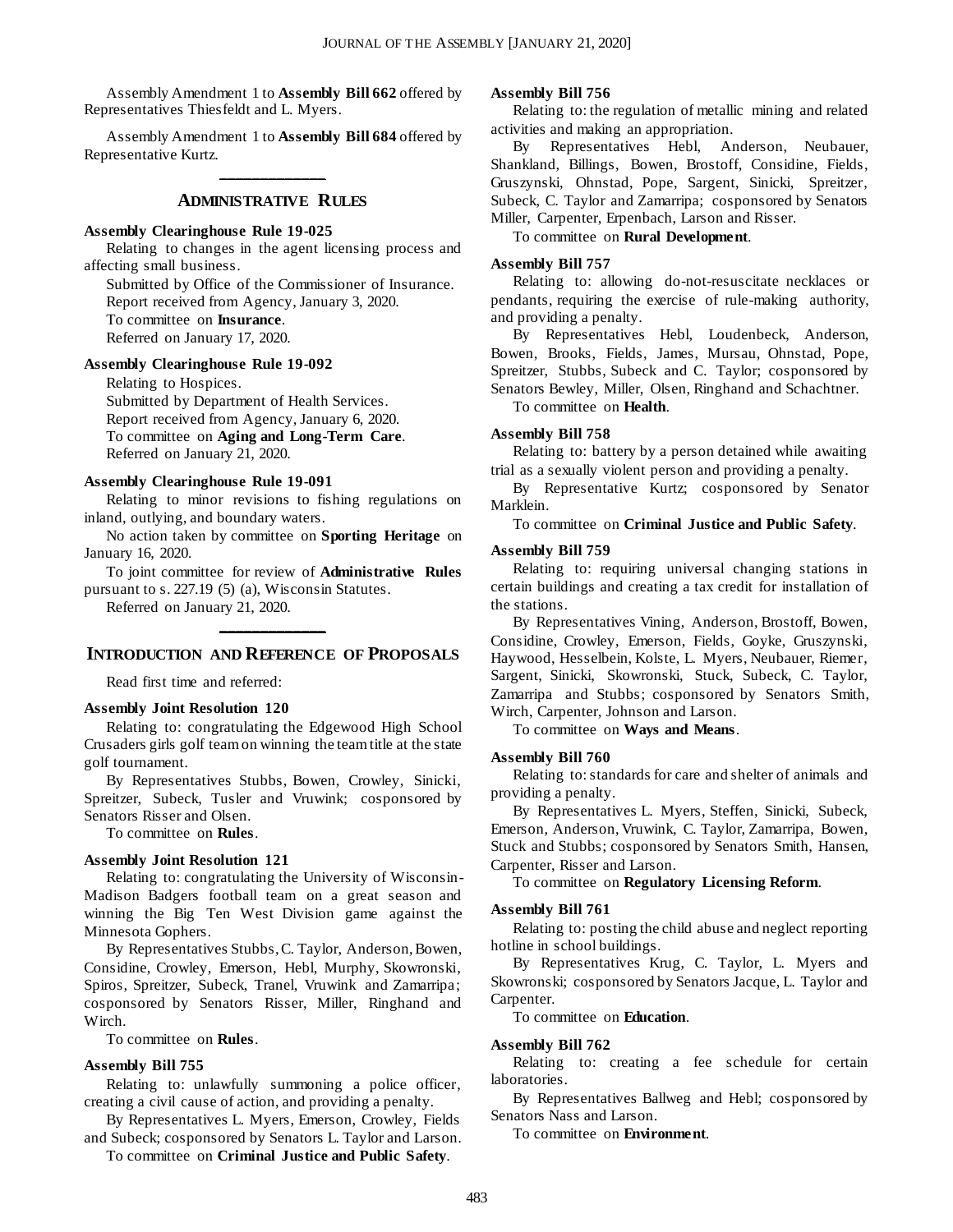#### **Assembly Bill 763**

Relating to: a technical correction to the property tax exemption for an Olympic Ice Training Center.

By Representatives Hutton and Sanfelippo; cosponsored by Senator Kooyenga.

To committee on **Ways and Means**.

#### **Assembly Bill 764**

Relating to: creating a grant program for farmers who use certain sustainable practices, granting rule-making authority, and making an appropriation.

By Representatives Neubauer, Shankland, Spreitzer, Anderson, Billings, Bowen, Brostoff, Considine, Crowley, Fields, Goyke, Gruszynski, Hebl, Hesselbein, Kolste, Ohnstad, Pope, Riemer, Sargent, Sinicki, Stubbs, Subeck, C. Taylor, Vruwink and Zamarripa; cosponsored by Senators Smith, Schachtner, Hansen, Larson and Shilling.

To committee on **Agriculture**.

#### **Assembly Bill 765**

Relating to: requiring a study relating to green banks and making an appropriation.

By Representatives Neubauer, Crowley, Stubbs, Anderson, Billings, Bowen, Brostoff, Fields, Goyke, Gruszynski, Hebl, Kolste, Ohnstad, Pope, Riemer, Sargent, Shankland, Sinicki, Spreitzer, Subeck, C. Taylor, Vruwink and Zamarripa; cosponsored by Senators Wirch, Hansen, Larson, Shilling and Smith.

To committee on **Financial Institutions**.

#### **Assembly Bill 766**

Relating to: evaluating the social cost of carbon emissions.

By Representatives Neubauer, Anderson, Emerson, Billings, Bowen, Brostoff, Considine, Crowley, Goyke, Gruszynski, Hebl, Kolste, Ohnstad, Pope, Riemer, Sargent, Shankland, Sinicki, Spreitzer, Stubbs, Subeck, C. Taylor, Vruwink and Zamarripa; cosponsored by Senators Miller, Carpenter, Hansen, Larson, Risser and Smith.

To committee on **Energy and Utilities**.

#### **Assembly Bill 767**

Relating to: grants to school districts for weatherization projects, granting rule-making authority, and making an appropriation.

By Representatives Neubauer, Hesselbein, Hebl, C. Taylor, Anderson, Billings, Bowen, Brostoff, Crowley, Fields, Goyke, Gruszynski, Kolste, Ohnstad, Pope, Riemer, Sargent, Shankland, Sinicki, Spreitzer, Stubbs, Subeck, Vining, Vruwink and Zamarripa; cosponsored by Senators Hansen, Bewley, Carpenter, Larson, Ringhand, Shilling, Smith and Wirch.

To committee on **Education**.

#### **Assembly Bill 768**

Relating to: creating the Council for Equity and Inclusion and the Office for Equity and Inclusion and making an appropriation.

By Representatives Stubbs, Crowley, L. Myers, Anderson, Bowen, Cabrera, Haywood, Fields, Zamarripa, Billings, Brostoff, Considine, Doyle, Emerson, Goyke, Gruszynski, Hebl, Hesselbein, Hintz, Kolste, McGuire, B. Meyers, Milroy, Neubauer, Ohnstad, Pope, Riemer, Sargent, Shankland, Sinicki, Spreitzer, Stuck, Subeck, C. Taylor, Vining and Vruwink; cosponsored by Senators L. Taylor, Johnson, Bewley, Carpenter, Erpenbach, Hansen, Larson, Miller, Ringhand, Risser, Schachtner, Shilling, Wirch and Smith.

To committee on **State Affairs**.

#### **Assembly Bill 769**

Relating to: modifying the individual income tax treatment for contributions to and withdrawals from a college savings account and modifying an administrative rule of the Department of Financial Institutions related to the college savings program.

By Representatives Ballweg and Hesselbein; cosponsored by Senators Kooyenga and Smith.

To committee on **Ways and Means**.

#### **Assembly Bill 770**

Relating to: interest rates on payday loans and loans by licensed lenders.

By Representatives Allen, Quinn, Crowley, Dittrich, Gruszynski, L. Myers, Ohnstad, Sinicki, Tusler, Subeck and Edming; cosponsored by Senators Jacque, L. Taylor, Bernier, Carpenter, Hansen, Johnson, Nass, Ringhand and Smith.

To committee on **Financial Institutions**.

## **\_\_\_\_\_\_\_\_\_\_\_\_\_ MESSAGE FROM THE SENATE**

From: Jeffrey Renk, Senate Chief Clerk.

Mr. Speaker:

I am directed to inform you that the Senate has

Adopted and asks concurrence in: **Senate Joint Resolution 56 Senate Joint Resolution 78**

Passed and asks concurrence in:

| <b>Senate Bill 47</b>  |
|------------------------|
| Senate Bill 48         |
| <b>Senate Bill 96</b>  |
| <b>Senate Bill 252</b> |
| <b>Senate Bill 268</b> |
| <b>Senate Bill 303</b> |
| <b>Senate Bill 384</b> |
| <b>Senate Bill 387</b> |
| <b>Senate Bill 422</b> |
| <b>Senate Bill 424</b> |
| <b>Senate Bill 437</b> |
| <b>Senate Bill 446</b> |
| <b>Senate Bill 468</b> |
| Senate Bill 485        |
| <b>Senate Bill 489</b> |
| <b>Senate Bill 500</b> |
| <b>Senate Bill 511</b> |
| <b>Senate Bill 512</b> |
| <b>Senate Bill 514</b> |
| <b>Senate Bill 527</b> |

Concurred in: **Assembly Bill 67**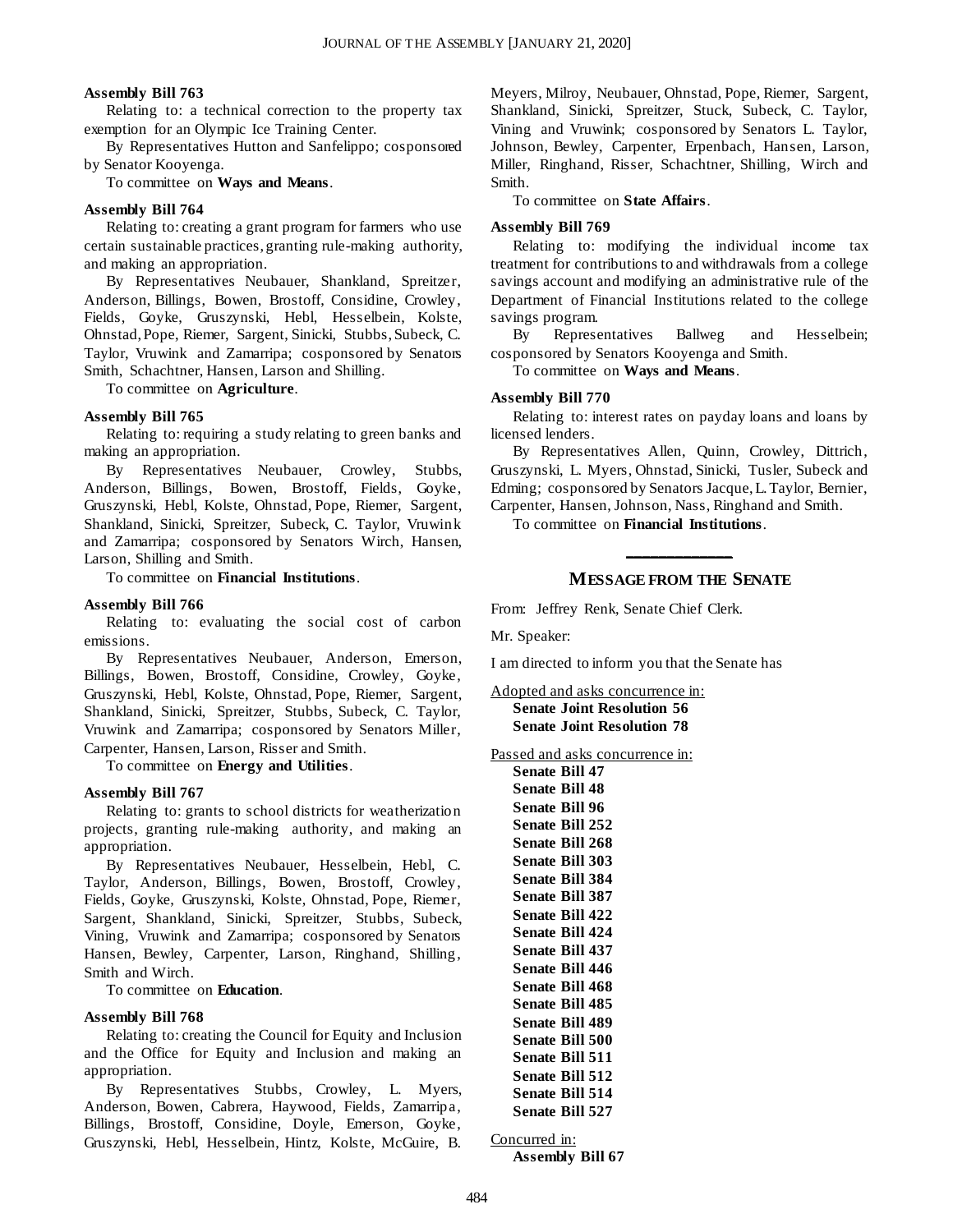**Assembly Bill 110 Assembly Bill 135 Assembly Bill 192 Assembly Bill 197 Assembly Bill 287 Assembly Bill 445 Assembly Bill 528 Assembly Bill 564 Assembly Bill 611 Assembly Bill 706 Assembly Bill 707 Assembly Bill 708 Assembly Bill 709 Assembly Bill 710 Assembly Bill 711 Assembly Joint Resolution 79 Assembly Joint Resolution 96 Assembly Joint Resolution 97 Assembly Joint Resolution 101 Assembly Joint Resolution 110 Assembly Joint Resolution 116 Assembly Joint Resolution 117**

Amended and concurred in as amended:

**Assembly Bill 357** (Senate amendment 1 adopted) **Assembly Bill 531** (Senate amendment 1 adopted)

#### **COMMUNICATIONS**

**\_\_\_\_\_\_\_\_\_\_\_\_\_**

January 21, 2020

Patrick E. Fuller Assembly Chief Clerk 17 West Main Street, Suite 401 Madison, WI 53703

Dear Chief Clerk Fuller:

On October 10, 2019, Assembly Bill 472 was passed on a voice vote. I would like to be recorded as voting "**No**" on Assembly Bill 472.

**\_\_\_\_\_\_\_\_\_\_\_\_\_**

Sincerely, *TIMOTHY RAMTHUN* State Representative 59th Assembly District

January 21, 2020

Patrick E. Fuller Assembly Chief Clerk 17 West Main Street, Suite 401 Madison, WI 53703

Dear Chief Clerk Fuller:

Please add my name as a co-author of Assembly Bill 752, relating to the revised uniform unclaimed property act.

> Sincerely, *RON TUSLER* State Representative 3rd Assembly District

January 21, 2020

Patrick E. Fuller Assembly Chief Clerk 17 West Main Street, Suite 401 Madison, WI 53703

Dear Chief Clerk Fuller:

Please add my name as a co-author of Assembly Bill 568, relating to a statewide urban search and rescue task force and making an appropriation.

**\_\_\_\_\_\_\_\_\_\_\_\_\_**

**\_\_\_\_\_\_\_\_\_\_\_\_\_**

Sincerely, *KATRINA SHANKLAND* State Representative 71st Assembly District

January 21, 2020

Patrick E. Fuller Assembly Chief Clerk 17 West Main Street, Suite 401 Madison, WI 53703

Dear Chief Clerk Fuller:

Please add my name as a co-author of Assembly Bill 568, relating to a statewide urban search and rescue task force and making an appropriation.

Please add my name as a co-author of Assembly Bill 750, relating to medical marijuana, granting rule-making authority, and providing a penalty.

**\_\_\_\_\_\_\_\_\_\_\_\_\_**

Sincerely, *MARK BORN* State Representative 39th Assembly District

January 21, 2020

Patrick E. Fuller Assembly Chief Clerk 17 West Main Street, Suite 401 Madison, WI 53703

Dear Chief Clerk Fuller:

I respectfully ask that my name be withdrawn as a coauthor of Assembly Bill 175, relating to causing bodily harm to a nurse and providing a penalty.

**\_\_\_\_\_\_\_\_\_\_\_\_\_**

Sincerely, *CHRISTINE SINICKI* State Representative 20th Assembly District

January 21, 2020

Patrick E. Fuller Assembly Chief Clerk 17 West Main Street, Suite 401 Madison, WI 53703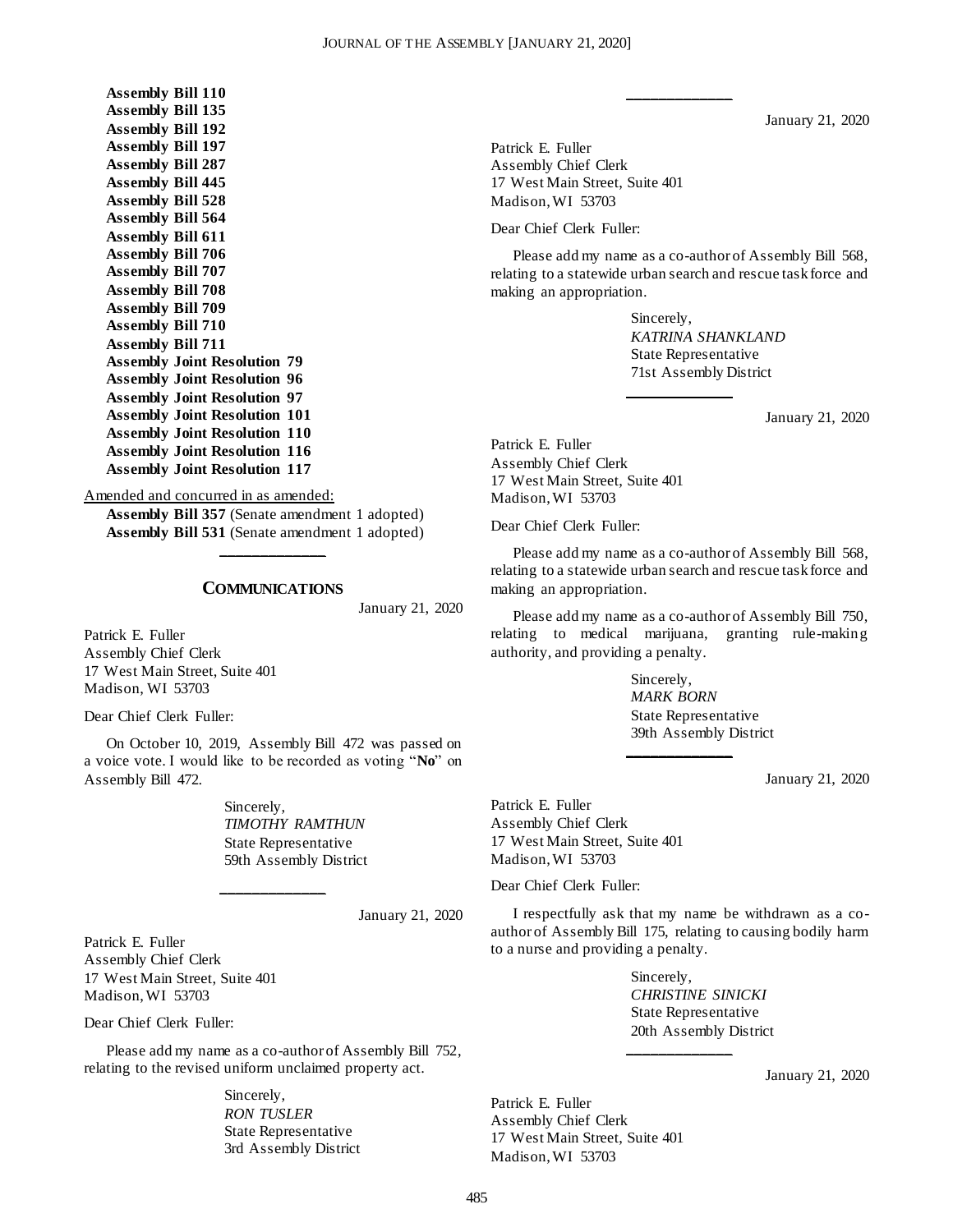Dear Chief Clerk Fuller:

Please add my name as a co-sponsor of Assembly Bill 501, relating to funding the public defender pay progression and making an appropriation.

> Sincerely, *ANDRÉ JACQUE* State Senator 1st Senate District

## **\_\_\_\_\_\_\_\_\_\_\_\_\_ CALENDAR OF TUESDAY, JANUARY 21**

#### **Assembly Bill 26**

Relating to: direct primary care agreements.

The question was: Shall Assembly Amendment 1 to **Assembly Bill 26** be adopted?

Motion carried.

Assembly Amendment 2 to **Assembly Bill 26** offered by Representative Sanfelippo.

Assembly Amendment 2 to **Assembly Bill 323** offered by Representatives C. Taylor, Hebl, Sargent, Shankland, Billings, Kolste, Considine, Subeck, Vining, Emerson, Brostoff, Cabrera, Vruwink, Stuck, Bowen, Riemer, Goyke, Crowley and Neubauer.

Representative Spreitzer asked unanimous consent that **Assembly Bill 26** be moved to the foot of today's calendar. Representative Steineke objected.

#### **LEAVE OF ABSENCE**

**\_\_\_\_\_\_\_\_\_\_\_\_\_**

Representative Knodl asked unanimous consent for a leave of absence for part of today's session for Representative Kulp. Granted.

The question was: Shall Assembly Amendment 2 to **Assembly Bill 26** be adopted?

The roll was taken.

The result follows:

Ayes - Representatives Allen, August, Ballweg, Born, Brandtjen, Brooks, Dittrich, Duchow, Edming, Felzkows ki, Gundrum, Horlacher, Jagler, James, Katsma, Kerkman, Kitchens, Knodl, Krug, Kuglitsch, Kurtz, Loudenbeck, Macco, Magnafici, Murphy, Mursau, Neylon, Novak, Nygren, Oldenburg, Ott, Petersen, Petryk, Plumer, Pronschinske, Quinn, Ramthun, Rodriguez, Rohrkaste, Sanfelippo, Schraa, Skowronski, Snyder, Sortwell, Spiros, Stafsholt, Steffen, Steineke, Summerfield, Swearingen, Tauchen, Thiesfeldt, Tittl, Tranel, Tusler, VanderMeer, Vorpagel, Wichgers, Wittke, Zimmerman and Speaker Vos - 61.

Noes - Representatives Anderson, Billings, Bowen, Brostoff, Cabrera, Considine, Crowley, Doyle, Emerson, Fields, Goyke, Gruszynski, Haywood, Hebl, Hesselbein, Hintz, Kolste, McGuire, B. Meyers, Milroy, L. Myers, Neubauer, Ohnstad, Pope, Riemer, Sargent, Shankland, Sinicki, Spreitzer, Stubbs, Stuck, Subeck, C. Taylor, Vining, Vruwink and Zamarripa - 36.

Absent or not voting - Representatives Hutton and Kulp - 2.

Motion carried.

The question was: Shall **Assembly Bill 26** be ordered engrossed and read a third time?

Motion carried.

Representative Steineke asked unanimous consent that the rules be suspended and that **Assembly Bill 26** be given a third reading. Granted.

The question was: **Assembly Bill 26** having been read three times, shall the bill be passed?

The roll was taken.

The result follows:

Ayes - Representatives Allen, August, Ballweg, Born, Brandtjen, Brooks, Dittrich, Duchow, Edming, Felzkows ki, Gundrum, Horlacher, Jagler, James, Katsma, Kerkman, Kitchens, Knodl, Krug, Kuglitsch, Kurtz, Loudenbeck, Macco, Magnafici, Murphy, Mursau, Neylon, Novak, Nygren, Oldenburg, Ott, Petersen, Petryk, Plumer, Pronschinske, Quinn, Ramthun, Rodriguez, Rohrkaste, Sanfelippo, Schraa, Skowronski, Snyder, Sortwell, Spiros, Stafsholt, Steffen, Steineke, Summerfield, Swearingen, Tauchen, Thiesfeldt, Tittl, Tranel, Tusler, VanderMeer, Vorpagel, Wichgers, Wittke, Zimmerman and Speaker Vos - 61.

Noes - Representatives Anderson, Billings, Bowen, Brostoff, Cabrera, Considine, Crowley, Doyle, Emerson, Fields, Goyke, Gruszynski, Haywood, Hebl, Hesselbein, Hintz, Kolste, McGuire, B. Meyers, Milroy, L. Myers, Neubauer, Ohnstad, Pope, Riemer, Sargent, Shankland, Sinicki, Spreitzer, Stubbs, Stuck, Subeck, C. Taylor, Vining, Vruwink and Zamarripa - 36.

Absent or not voting - Representatives Hutton and Kulp - 2.

Motion carried.

Representative Petryk asked unanimous consent to be added as a coauthor of **Assembly Bill 26**. Granted.

Representative Steineke asked unanimous consent that the rules be suspended and that **Assembly Bill 26** be immediately messaged to the Senate. Granted.

Representative Steineke asked unanimous consent that **Assembly Joint Resolution 113** be withdrawn from today's calendar and taken up at this time. Granted.

#### **Assembly Joint Resolution 113**

Relating to: honoring the Middleton High School girls golf team on its state championship. **\_\_\_\_\_\_\_\_\_\_\_\_\_**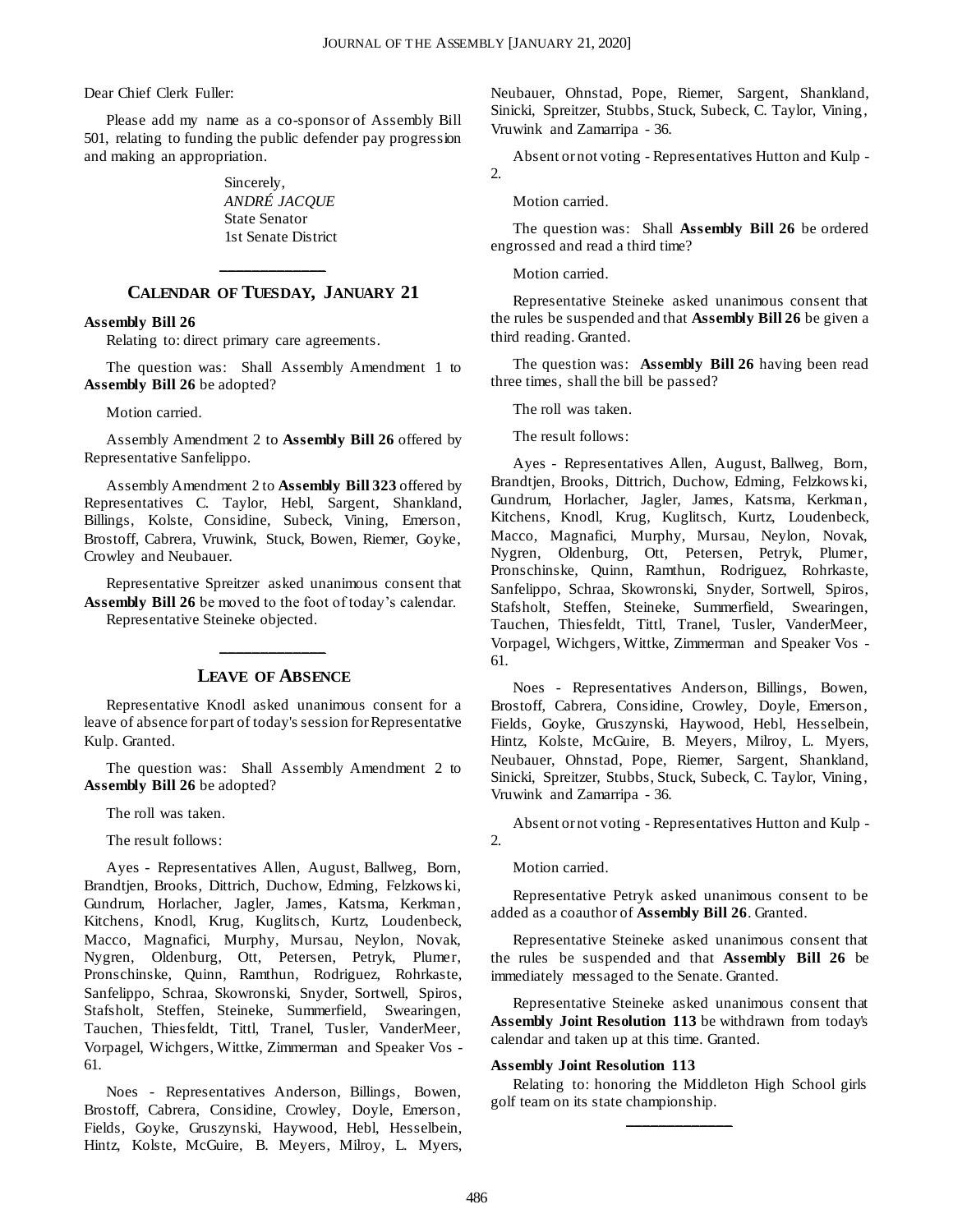#### **SPECIAL GUESTS**

Representative Hesselbein introduced the Middleton High School girls golf team: Ellie Frisch, Glenna Sanderson, Makenzie Hodson, Katherine Meier, Milanne Dahmen, Amanda Beckman, and their coaches Becky Halverson and Tom Schmitt, who joined her in front of the rostrum.

The question was: Shall **Assembly Joint Resolution 113** be adopted?

Motion carried.

Representative Steineke asked unanimous consent that the rules be suspended and that **Assembly Joint Resolution 113** be immediately messaged to the Senate. Granted.

Representative Steineke asked unanimous consent that **Assembly Joint Resolution 114** be withdrawn from today's calendar and taken up at this time. Granted.

#### **Assembly Joint Resolution 114**

Relating to: honoring the Middleton High School boys cross country team on its state championship. **\_\_\_\_\_\_\_\_\_\_\_\_\_**

#### **SPECIAL GUESTS**

Representative Hesselbein introduced the Middleton High School boys cross country team: Aniket Ahuja, Griffin Ward, Ryan Schollmeyer, Zach Leffel, Egan Johnson, Braedon Gilles, Peter Hoferle, Ethan Mladucky, Ian Bohachek, Thomas Blumer, and their coaches Brian Finnel, Andy Hartman, Alexa Richardson, Joe Prestigiacomo, Brad Meyer, Zach Shoemaker-Allen, and Lauren Dilley, who joined her in front of the rostrum.

Representative Steineke asked unanimous consent that the rules be suspended and that **Assembly Joint Resolution 114** be immediately messaged to the Senate. Granted.

The question was: Shall **Assembly Joint Resolution 114** be adopted?

Motion carried.

#### **Assembly Bill 169**

Relating to: continuing education program sponsors for chiropractors, chiropractic technicians, and chiropractic radiological technicians.

The question was: Shall **Assembly Bill 169** be ordered engrossed and read a third time?

Motion carried.

Representative Steineke asked unanimous consent that the rules be suspended and that **Assembly Bill 169** be given a third reading. Granted.

The question was: **Assembly Bill 169** having been read three times, shall the bill be passed?

Motion carried.

Representative Steineke asked unanimous consent that the rules be suspended and that **Assembly Bill 169** be immediately messaged to the Senate. Granted.

## **\_\_\_\_\_\_\_\_\_\_\_\_\_ MESSAGE FROM THE SENATE**

From: Jeffrey Renk, Senate Chief Clerk.

Mr. Speaker:

I am directed to inform you that the Senate has

Passed and asks concurrence in: **Senate Bill 231**

## **\_\_\_\_\_\_\_\_\_\_\_\_\_ ACTION ON THE SENATE MESSAGE**

Representative Steineke asked unanimous consent that the rules be suspended and that **Senate Bill 231** be withdrawn from the Senate message and taken up at this time. Granted.

#### **Senate Bill 231**

Relating to: placing, possessing, or transporting a bow or crossbow in or on a motorboat, vehicle, all-terrain vehicle, or utility terrain vehicle.

By Senators Olsen, Feyen, Marklein and Smith; cosponsored by Representatives Ballweg, Stafsholt, Knodl, Krug, Kurtz, Mursau, Pronschinske, Skowronski, Sortwell and Tusler.

The question was: Shall **Senate Bill 231** be ordered to a third reading?

Motion carried.

Representative Steineke asked unanimous consent that the rules be suspended and that **Senate Bill 231** be given a third reading. Granted.

The question was: **Senate Bill 231** having been read three times, shall the bill be concurred in?

Motion carried.

Representative C. Taylor asked unanimous consent to be recorded as voting "**No**" on the previous question. Granted.

Representative Steineke asked unanimous consent that the rules be suspended and that **Senate Bill 231** be immediately messaged to the Senate. Granted.

#### **Assembly Bill 239**

Relating to: placing, possessing, or transporting a bow or crossbow in or on a motorboat, vehicle, all-terrain vehicle, or utility terrain vehicle.

Representative Steineke asked unanimous consent that **Assembly Bill 239** be laid on the table. Granted.

#### **Assembly Bill 258**

Relating to: Marquette University School of Dentistry rural scholarship program and making an appropriation.

The question was: Shall Assembly Substitute Amendment 1 to **Assembly Bill 258** be adopted?

Motion carried.

The question was: Shall **Assembly Bill 258** be ordered engrossed and read a third time?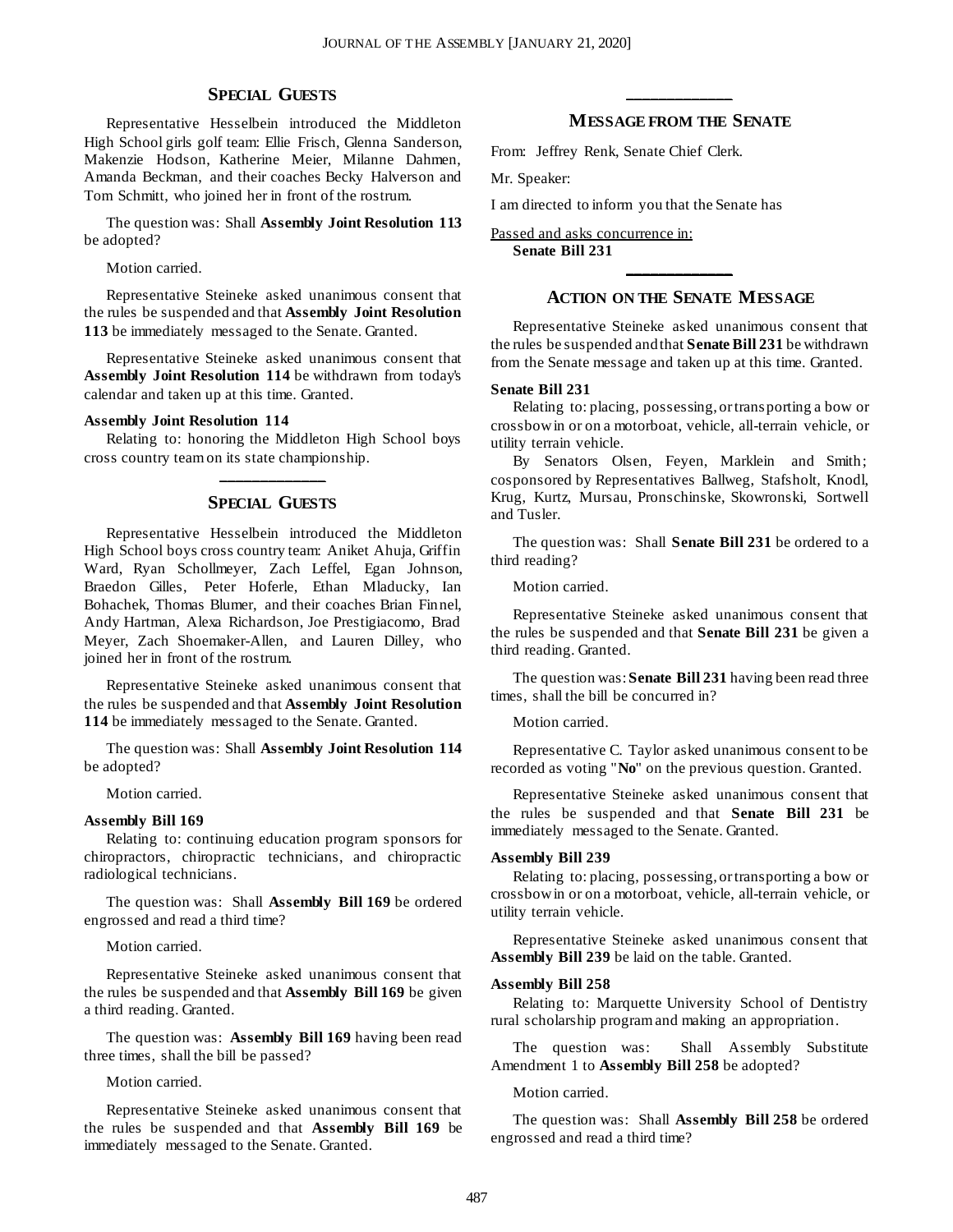Motion carried.

Representative Steineke asked unanimous consent that the rules be suspended and that **Assembly Bill 258** be given a third reading. Granted.

The question was: **Assembly Bill 258** having been read three times, shall the bill be passed?

The roll was taken.

The result follows:

Ayes - Representatives Allen, Anderson, August, Ballweg, Billings, Born, Bowen, Brandtjen, Brooks, Brostoff, Cabrera, Considine, Crowley, Dittrich, Doyle, Duchow, Edming, Emerson, Felzkowski, Fields, Goyke, Gruszynski, Gundrum, Haywood, Hebl, Hesselbein, Hintz, Horlacher, Jagler, James, Katsma, Kerkman, Kitchens, Knodl, Kolste, Krug, Kuglitsch, Kurtz, Loudenbeck, Macco, Magnafici, McGuire, B. Meyers, Milroy, Murphy, Mursau, L. Myers, Neubauer, Neylon, Novak, Nygren, Ohnstad, Oldenburg, Ott, Petersen, Petryk, Plumer, Pope, Pronschinske, Quinn, Ramthun, Riemer, Rodriguez, Rohrkaste, Sanfelippo, Sargent, Schraa, Shankland, Sinicki, Skowronski, Snyder, Spiros, Spreitzer, Stafsholt, Steffen, Steineke, Stubbs, Stuck, Subeck, Summerfield, Swearingen, Tauchen, C. Taylor, Thiesfeldt, Tittl, Tranel, Tusler, VanderMeer, Vining, Vorpagel, Vruwink, Wittke, Zamarripa, Zimmerman and Speaker Vos - 95.

Noes - Representatives Sortwell and Wichgers - 2.

Absent or not voting - Representatives Hutton and Kulp - 2.

Motion carried.

Representative Steineke asked unanimous consent that the rules be suspended and that **Assembly Bill 258** be immediately messaged to the Senate. Granted.

#### **Assembly Bill 310**

Relating to: holding a referendum to increase a political subdivision's levy limit.

The question was: Shall Assembly Amendment 1 to Assembly Amendment 1 to **Assembly Bill 310** be adopted?

Motion carried.

The question was: Shall Assembly Amendment 1 to **Assembly Bill 310** be adopted?

Motion carried.

The question was: Shall **Assembly Bill 310** be ordered engrossed and read a third time?

Motion carried.

Representative Steineke asked unanimous consent that the rules be suspended and that **Assembly Bill 310** be given a third reading. Granted.

The question was: **Assembly Bill 310** having been read three times, shall the bill be passed?

Motion carried.

Representatives Brandtjen, Hutton and Neylon asked unanimous consent to be recorded as voting "**No**" on the previous question. Granted.

Representative Steineke asked unanimous consent that the rules be suspended and that **Assembly Bill 310** be immediately messaged to the Senate. Granted.

## **\_\_\_\_\_\_\_\_\_\_\_\_\_ MESSAGE FROM THE SENATE**

From: Jeffrey Renk, Senate Chief Clerk.

Mr. Speaker:

I am directed to inform you that the Senate has

Passed and asks concurrence in: **Senate Bill 310**

## **\_\_\_\_\_\_\_\_\_\_\_\_\_ ACTION ON THE SENATE MESSAGE**

Representative Steineke asked unanimous consent that the rules be suspended and that **Senate Bill 310** be withdrawn from the Senate message and taken up at this time. Granted.

#### **Senate Bill 310**

Relating to: regulating fire fighting foam that contains certain contaminants and granting rule-making authority.

By Senators Cowles and Petrowski; cosponsored by Representatives Nygren, Ballweg, Felzkowski, Gundrum, James, Krug, Mursau, Novak, Oldenburg, Sargent, Skowronski, Spiros, Tusler, Wichgers and Zimmerman.

Assembly Amendment 1 to **Senate Bill 310** offered by Representatives C. Taylor, Hebl, Sargent, Shankland, Hintz, Hesselbein, Spreitzer, Doyle, McGuire, Ohnstad, Billings , Kolste, Considine, Subeck, Vining, Emerson, Brostoff, Cabrera, Vruwink, Stuck, Bowen, Riemer, Goyke, Crowley and Neubauer.

## **\_\_\_\_\_\_\_\_\_\_\_\_\_ POINT OF ORDER**

Representative Steineke rose to the point of order that Assembly Amendment 1 to **Senate Bill 310** was not germane under Assembly Rule 54 (3)(f).

Speaker Pro Tempore August ruled the point of order **well taken**.

Representative Spreitzer appealed the decision of the Chair.

The question was: Shall the ruling of the chair stand as the ruling of the Assembly?

The roll was taken.

The result follows:

Ayes - Representatives Allen, August, Ballweg, Born, Brandtjen, Brooks, Dittrich, Duchow, Edming, Felzkows ki, Gundrum, Horlacher, Jagler, James, Katsma, Kerkman, Kitchens, Knodl, Krug, Kuglitsch, Kurtz, Loudenbeck, Macco, Magnafici, Murphy, Mursau, Neylon, Novak,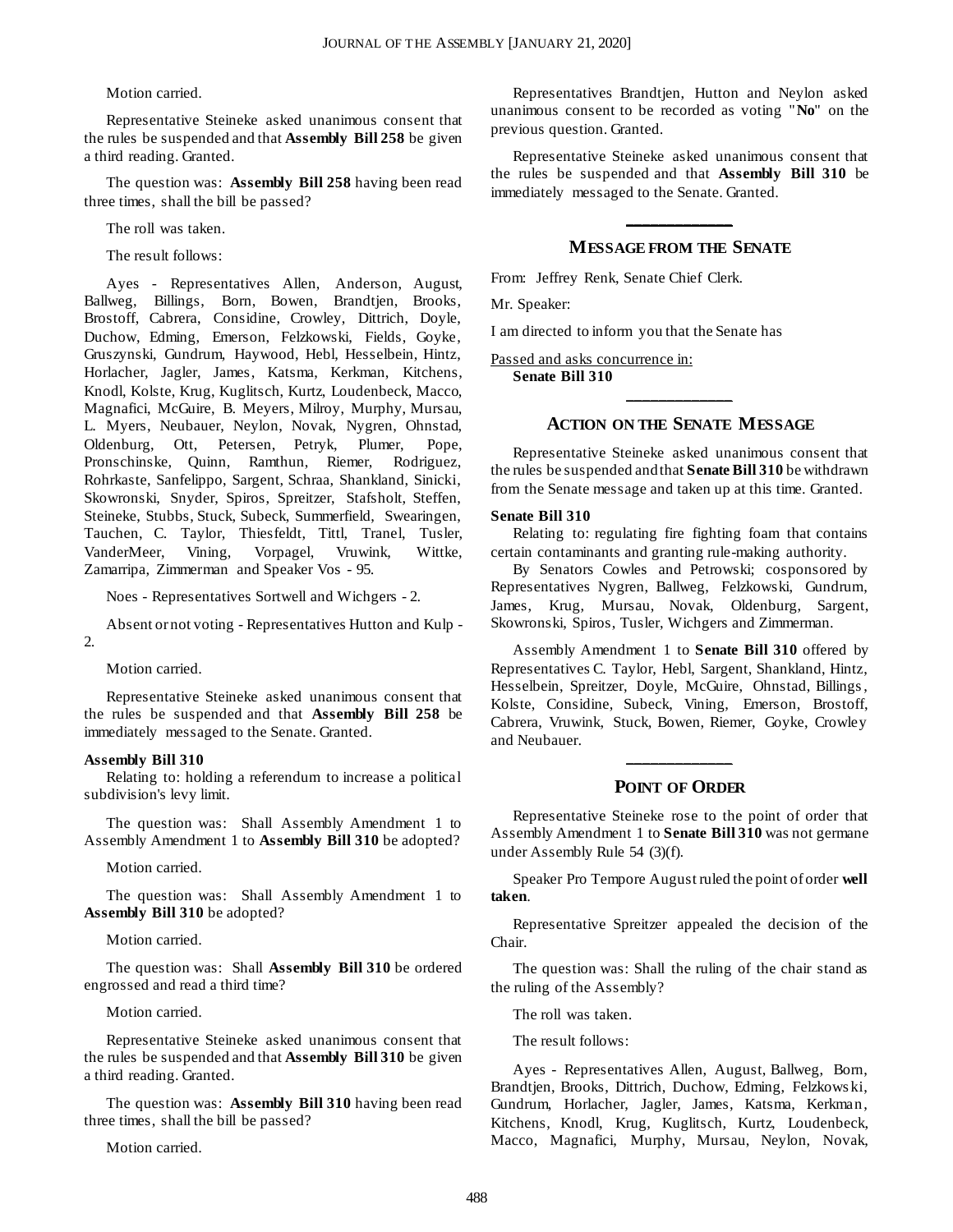Nygren, Oldenburg, Ott, Petersen, Petryk, Plumer, Pronschinske, Quinn, Ramthun, Rodriguez, Rohrkaste, Sanfelippo, Schraa, Skowronski, Snyder, Sortwell, Spiros, Stafsholt, Steffen, Steineke, Summerfield, Swearingen, Tauchen, Thiesfeldt, Tittl, Tranel, Tusler, VanderMeer, Vorpagel, Wichgers, Wittke, Zimmerman and Speaker Vos - 61.

Noes - Representatives Anderson, Billings, Bowen, Brostoff, Cabrera, Considine, Crowley, Doyle, Emerson, Fields, Goyke, Gruszynski, Haywood, Hebl, Hesselbein, Hintz, Kolste, McGuire, B. Meyers, Milroy, L. Myers, Neubauer, Ohnstad, Pope, Riemer, Sargent, Shankland, Sinicki, Spreitzer, Stubbs, Stuck, Subeck, C. Taylor, Vining, Vruwink and Zamarripa - 36.

Absent or not voting - Representatives Hutton and Kulp - 2.

Motion carried.

Representative Kulp asked unanimous consent that his leave of absence be lifted. Granted.

The question was: Shall **Senate Bill 310** be ordered to a third reading?

Motion carried.

Representative Steineke asked unanimous consent that the rules be suspended and that **Senate Bill 310** be given a third reading. Granted.

The question was: **Senate Bill 310** having been read three times, shall the bill be concurred in?

Motion carried.

Representative Allen asked unanimous consent to be added as a cosponsor of **Senate Bill 310**. Granted.

Representative Steineke asked unanimous consent that the rules be suspended and that **Senate Bill 310** be immediately messaged to the Senate. Granted.

#### **Assembly Bill 323**

Relating to: regulating fire fighting foam that contains certain contaminants and granting rule-making authority.

Representative Steineke asked unanimous consent that **Assembly Bill 323** be laid on the table. Granted.

#### **Assembly Bill 327**

Relating to: obtaining evidence of the termination of certain property interests of a decedent.

The question was: Shall Assembly Amendment 1 to **Assembly Bill 327** be adopted?

Motion carried.

The question was: Shall **Assembly Bill 327** be ordered engrossed and read a third time?

Motion carried.

Representative Steineke asked unanimous consent that the rules be suspended and that **Assembly Bill 327** be given a third reading. Granted.

The question was: **Assembly Bill 327** having been read three times, shall the bill be passed?

Motion carried.

Representative Steineke asked unanimous consent that the rules be suspended and that **Assembly Bill 327** be immediately messaged to the Senate. Granted.

#### **Assembly Bill 428**

Relating to: temporary practice by physicians at camps, providing an exemption from emergency rule procedures, and granting rule-making authority.

The question was: Shall Assembly Amendment 1 to **Assembly Bill 428** be adopted?

Motion carried.

The question was: Shall **Assembly Bill 428** be ordered engrossed and read a third time?

Motion carried.

Representative Steineke asked unanimous consent that the rules be suspended and that **Assembly Bill 428** be given a third reading. Granted.

The question was: **Assembly Bill 428** having been read three times, shall the bill be passed?

Motion carried.

Representative Steineke asked unanimous consent that the rules be suspended and that **Assembly Bill 428** be immediately messaged to the Senate. Granted.

#### **Assembly Bill 435**

Relating to: regulation of recreational and educational camps, providing an exemption from emergency rule procedures, and granting rule-making authority.

The question was: Shall **Assembly Bill 435** be ordered engrossed and read a third time?

Motion carried.

Representative Steineke asked unanimous consent that the rules be suspended and that **Assembly Bill 435** be given a third reading. Granted.

The question was: **Assembly Bill 435** having been read three times, shall the bill be passed?

Motion carried.

Representative Steineke asked unanimous consent that the rules be suspended and that **Assembly Bill 435** be immediately messaged to the Senate. Granted.

#### **Assembly Bill 437**

Relating to: electronic health records at recreational and educational camps.

The question was: Shall **Assembly Bill 437** be ordered engrossed and read a third time?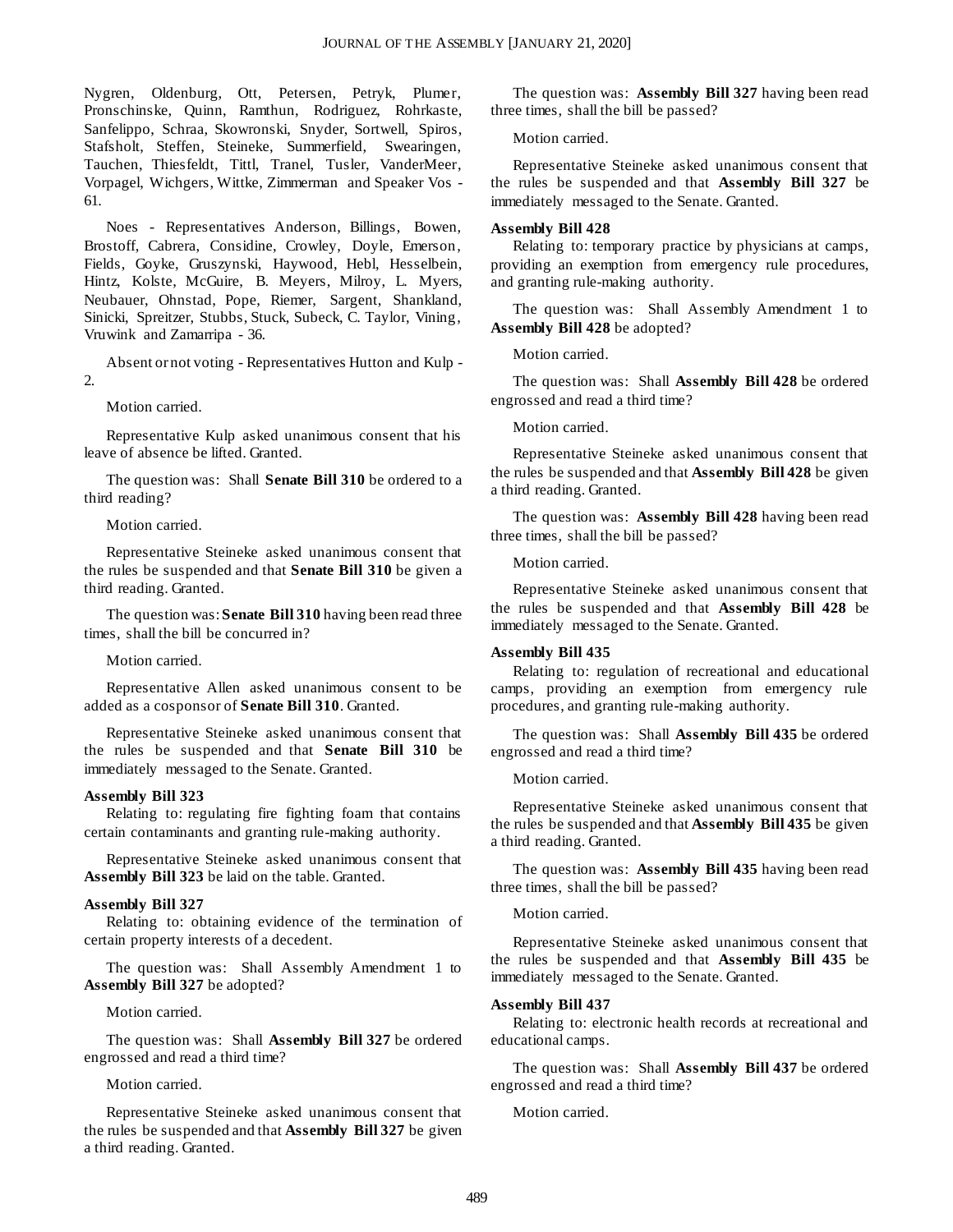Representative Steineke asked unanimous consent that the rules be suspended and that **Assembly Bill 437** be given a third reading. Granted.

The question was: **Assembly Bill 437** having been read three times, shall the bill be passed?

#### Motion carried.

Representative Steineke asked unanimous consent that the rules be suspended and that **Assembly Bill 437** be immediately messaged to the Senate. Granted.

#### **Assembly Bill 439**

Relating to: waiting period for marriage after divorce judgment.

The question was: Shall **Assembly Bill 439** be ordered engrossed and read a third time?

#### Motion carried.

Representative Steineke asked unanimous consent that the rules be suspended and that **Assembly Bill 439** be given a third reading. Granted.

The question was: **Assembly Bill 439** having been read three times, shall the bill be passed?

#### Motion carried.

Representatives Allen, Brandtjen, Gundrum, Hutton, Quinn, Sanfelippo, Thiesfeldt and Wichgers asked unanimous consent to be recorded as voting "**No**" on the previous question. Granted.

Representative Steineke asked unanimous consent that the rules be suspended and that **Assembly Bill 439** be immediately messaged to the Senate. Granted.

#### **Assembly Bill 442**

Relating to: a whole grade sharing categorical aid for school boards and making an appropriation.

The question was: Shall Assembly Amendment 1 to **Assembly Bill 442** be adopted?

#### Motion carried.

The question was: Shall **Assembly Bill 442** be ordered engrossed and read a third time?

Motion carried.

Representative Steineke asked unanimous consent that the rules be suspended and that **Assembly Bill 442** be given a third reading. Granted.

The question was: **Assembly Bill 442** having been read three times, shall the bill be passed?

The roll was taken.

The result follows:

Ayes - Representatives Allen, Anderson, August, Ballweg, Billings, Born, Bowen, Brandtjen, Brooks, Brostoff, Cabrera, Considine, Crowley, Dittrich, Doyle, Duchow, Edming, Emerson, Felzkowski, Fields, Goyke, Gruszynski, Gundrum, Haywood, Hebl, Hesselbein, Hintz, Horlacher, Jagler, James, Katsma, Kerkman, Kitchens, Knodl, Kolste, Krug, Kuglitsch, Kulp, Kurtz, Loudenbeck, Macco, Magnafici, McGuire, B. Meyers, Milroy, Murphy, Mursau, L. Myers, Neubauer, Neylon, Novak, Nygren, Ohnstad, Oldenburg, Ott, Petersen, Petryk, Plumer, Pope, Pronschinske, Quinn, Ramthun, Riemer, Rodriguez, Rohrkaste, Sanfelippo, Sargent, Schraa, Shankland, Sinicki, Skowronski, Snyder, Sortwell, Spiros, Spreitzer, Stafsholt, Steffen, Steineke, Stubbs, Stuck, Subeck, Summerfield, Swearingen, Tauchen, C. Taylor, Thiesfeldt, Tittl, Tranel, Tusler, VanderMeer, Vining, Vorpagel, Vruwink, Wichgers, Wittke, Zamarripa, Zimmerman and Speaker Vos - 98.

Noes - None.

Absent or not voting - Representative Hutton - 1.

Motion carried.

Representative Steineke asked unanimous consent that the rules be suspended and that **Assembly Bill 442** be immediately messaged to the Senate. Granted.

#### **Assembly Bill 457**

Relating to: marriage license application requirements, issuance, and validity.

The question was: Shall Assembly Amendment 1 to **Assembly Bill 457** be adopted?

Motion carried.

The question was: Shall Assembly Amendment 2 to **Assembly Bill 457** be adopted?

Motion carried.

The question was: Shall **Assembly Bill 457** be ordered engrossed and read a third time?

#### Motion carried.

Representative Steineke asked unanimous consent that the rules be suspended and that **Assembly Bill 457** be given a third reading. Granted.

The question was: **Assembly Bill 457** having been read three times, shall the bill be passed?

Motion carried.

Representative Ohnstad asked unanimous consent to be recorded as voting "**No**" on the previous question. Granted.

Representative Steineke asked unanimous consent that the rules be suspended and that **Assembly Bill 457** be immediately messaged to the Senate. Granted.

#### **Assembly Bill 458**

Relating to: temporary practice by registered nurses at camps, providing an exemption from emergency rule procedures, and granting rule-making authority.

The question was: Shall Assembly Amendment 1 to **Assembly Bill 458** be adopted?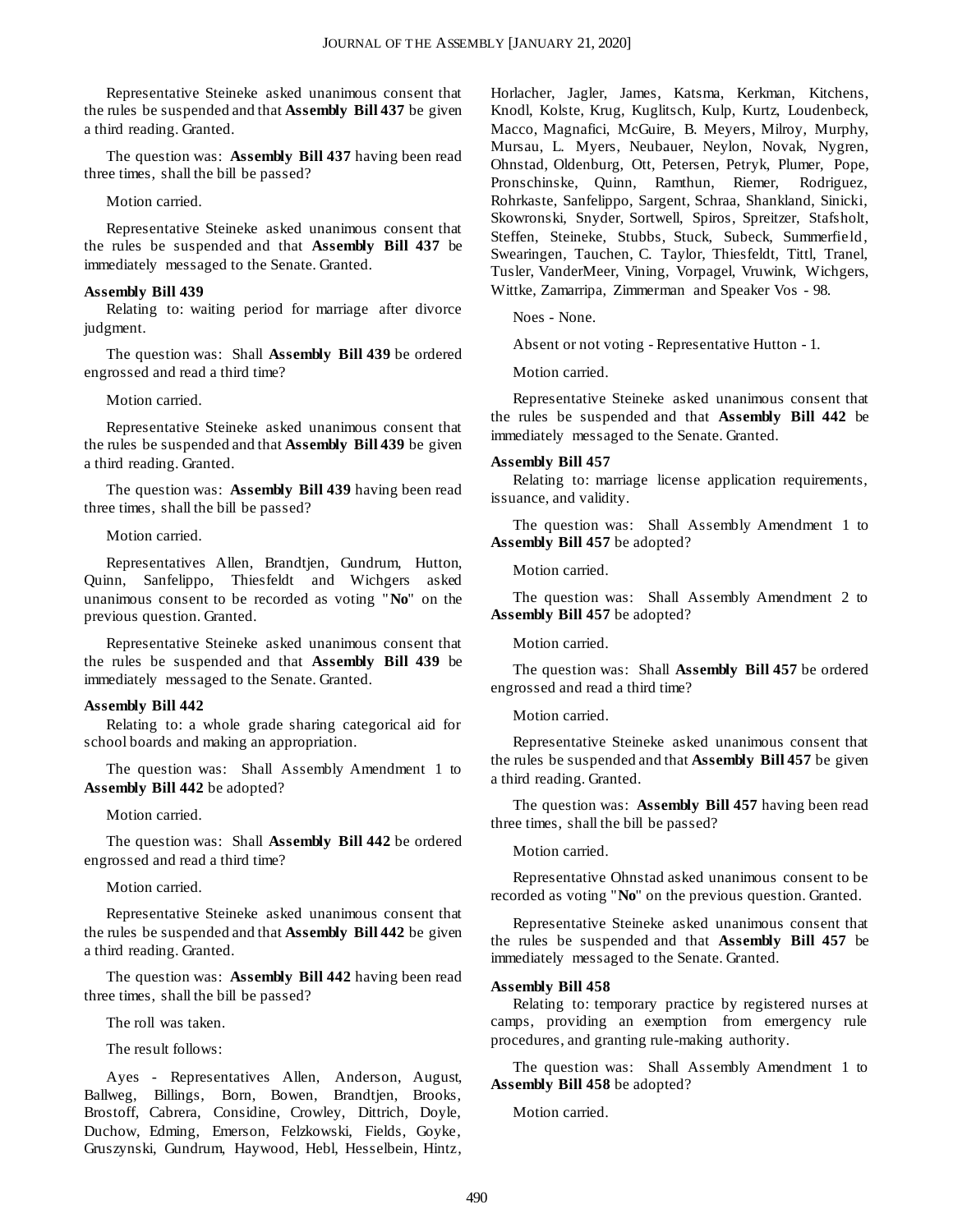The question was: Shall **Assembly Bill 458** be ordered engrossed and read a third time?

Motion carried.

Representative Steineke asked unanimous consent that the rules be suspended and that **Assembly Bill 458** be given a third reading. Granted.

The question was: **Assembly Bill 458** having been read three times, shall the bill be passed?

#### Motion carried.

Representative Steineke asked unanimous consent that the rules be suspended and that **Assembly Bill 458** be immediately messaged to the Senate. Granted.

#### **Assembly Bill 544**

Relating to: workforce housing tax credits and economic development revolving loan funds.

Representative Nygren asked unanimous consent that **Assembly Bill 544** be referred to the joint committee on **Finance**. Granted.

Representative Nygren asked unanimous consent that the rules be suspended and that **Assembly Bill 544** be withdrawn from the joint committee on **Finance** and taken up at this time. Granted.

The question was: Shall Assembly Substitute Amendment 1 to **Assembly Bill 544** be adopted?

Motion carried.

The question was: Shall **Assembly Bill 544** be ordered engrossed and read a third time?

#### Motion carried.

Representative Steineke asked unanimous consent that the rules be suspended and that **Assembly Bill 544** be given a third reading. Granted.

The question was: **Assembly Bill 544** having been read three times, shall the bill be passed?

The roll was taken.

The result follows:

Ayes - Representatives Allen, Anderson, August, Ballweg, Billings, Born, Bowen, Brandtjen, Brooks, Brostoff, Cabrera, Considine, Crowley, Dittrich, Doyle, Duchow, Edming, Emerson, Felzkowski, Fields, Goyke, Gruszynski, Gundrum, Haywood, Hebl, Hesselbein, Hintz, Horlacher, Jagler, James, Katsma, Kerkman, Kitchens, Knodl, Kolste, Krug, Kuglitsch, Kulp, Kurtz, Loudenbeck, Macco, Magnafici, McGuire, B. Meyers, Milroy, Murphy, Mursau, L. Myers, Neubauer, Neylon, Novak, Nygren, Ohnstad, Oldenburg, Ott, Petersen, Petryk, Plumer, Pope, Pronschinske, Quinn, Ramthun, Riemer, Rodriguez, Rohrkaste, Sanfelippo, Sargent, Schraa, Shankland, Sinicki, Skowronski, Snyder, Spiros, Spreitzer, Stafsholt, Steffen, Steineke, Stubbs, Stuck, Subeck, Summerfield, Swearingen, Tauchen, C. Taylor, Thiesfeldt, Tittl, Tranel, Tusler,

VanderMeer, Vining, Vorpagel, Vruwink, Wichgers, Wittke, Zamarripa, Zimmerman and Speaker Vos - 97.

Noes - Representative Sortwell - 1.

Absent or not voting - Representative Hutton - 1.

Motion carried.

Representative Steineke asked unanimous consent that the rules be suspended and that **Assembly Bill 544** be immediately messaged to the Senate. Granted.

#### **Assembly Bill 581**

Relating to: the practice of physical therapy students and physical therapist assistant students and granting rule-making authority.

The question was: Shall **Assembly Bill 581** be ordered engrossed and read a third time?

#### Motion carried.

Representative Steineke asked unanimous consent that the rules be suspended and that **Assembly Bill 581** be given a third reading. Granted.

The question was: **Assembly Bill 581** having been read three times, shall the bill be passed?

Motion carried.

Representative Steineke asked unanimous consent that the rules be suspended and that **Assembly Bill 581** be immediately messaged to the Senate. Granted.

#### **Assembly Bill 644**

Relating to: creating a school-based mental health consultation pilot program and making an appropriation.

The question was: Shall Assembly Amendment 1 to **Assembly Bill 644** be adopted?

Motion carried.

Assembly Amendment 2 to **Assembly Bill 644** offered by Representatives Pope, Considine, Hintz, Hesselbein, Spreitzer, Doyle, Stubbs, Fields, Ohnstad, Billings, Kolste, B. Meyers, Sinicki, Vining, Riemer, Goyke, Neubauer, Cabrera, Emerson, Brostoff, McGuire, Vruwink, Subeck, C. Taylor and Sargent.

Representative Steineke moved that Assembly Amendment 2 to **Assembly Bill 644** be laid on the table.

The question was: Shall Assembly Amendment 2 to **Assembly Bill 644** be laid on the table?

The roll was taken.

The result follows:

Ayes - Representatives Allen, August, Ballweg, Born, Brandtjen, Brooks, Dittrich, Duchow, Edming, Felzkows ki, Gundrum, Horlacher, Jagler, James, Katsma, Kerkman, Kitchens, Knodl, Krug, Kuglitsch, Kulp, Kurtz, Loudenbeck, Macco, Magnafici, Murphy, Mursau, Neylon, Novak, Nygren, Oldenburg, Ott, Petersen, Petryk, Plumer, Pronschinske, Quinn, Ramthun, Rodriguez, Rohrkaste,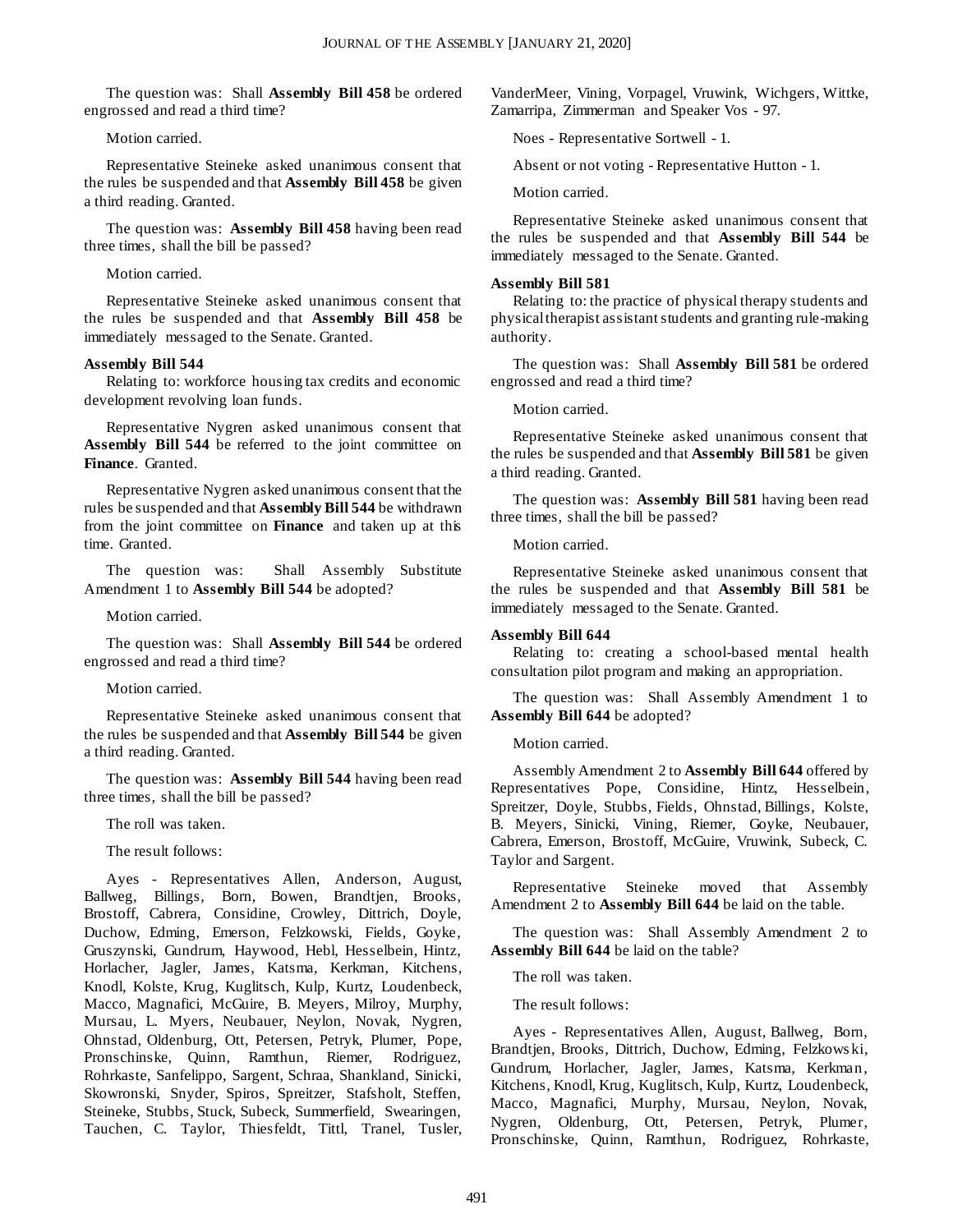Sanfelippo, Schraa, Skowronski, Snyder, Sortwell, Spiros, Stafsholt, Steffen, Steineke, Stuck, Summerfield, Swearingen, Tauchen, Thiesfeldt, Tittl, Tranel, Tusler, VanderMeer, Vorpagel, Wichgers, Wittke, Zimmerman and Speaker Vos - 63.

Noes - Representatives Anderson, Billings, Bowen, Brostoff, Cabrera, Considine, Crowley, Doyle, Emerson, Fields, Goyke, Gruszynski, Haywood, Hebl, Hesselbein, Hintz, Kolste, McGuire, B. Meyers, Milroy, L. Myers, Neubauer, Ohnstad, Pope, Riemer, Sargent, Shankland, Sinicki, Spreitzer, Stubbs, Subeck, C. Taylor, Vining, Vruwink and Zamarripa - 35.

Absent or not voting - Representative Hutton - 1.

Motion carried.

Representative Stuck asked unanimous consent to be recorded as voting "**No**" on the previous question. Granted.

Assembly Amendment 3 to **Assembly Bill 644** offered by Representatives Considine, Pope, Hintz, Hesselbein, Spreitzer, Doyle, Stubbs, Vining, Riemer, Goyke, Neubauer, Cabrera, Emerson, Brostoff, McGuire, Vruwink, Subeck, C. Taylor and Sargent.

Representative Steineke moved that Assembly Amendment 3 to **Assembly Bill 644** be laid on the table.

The question was: Shall Assembly Amendment 3 to **Assembly Bill 644** be laid on the table?

The roll was taken.

The result follows:

Ayes - Representatives Allen, August, Ballweg, Born, Brandtjen, Brooks, Dittrich, Duchow, Edming, Felzkows ki, Gundrum, Horlacher, Jagler, James, Katsma, Kerkman, Kitchens, Knodl, Krug, Kuglitsch, Kulp, Kurtz, Loudenbeck, Macco, Magnafici, Murphy, Mursau, Neylon, Novak, Nygren, Oldenburg, Ott, Petersen, Petryk, Plumer, Pronschinske, Quinn, Ramthun, Rodriguez, Rohrkaste, Sanfelippo, Schraa, Skowronski, Snyder, Sortwell, Spiros, Stafsholt, Steffen, Steineke, Summerfield, Swearingen, Tauchen, Thiesfeldt, Tittl, Tranel, Tusler, VanderMeer, Vorpagel, Wichgers, Wittke, Zimmerman and Speaker Vos - 62.

Noes - Representatives Anderson, Billings, Bowen, Brostoff, Cabrera, Considine, Crowley, Doyle, Emerson, Fields, Goyke, Gruszynski, Haywood, Hebl, Hesselbein, Hintz, Kolste, McGuire, B. Meyers, Milroy, L. Myers, Neubauer, Ohnstad, Pope, Riemer, Sargent, Shankland, Sinicki, Spreitzer, Stubbs, Stuck, Subeck, C. Taylor, Vining, Vruwink and Zamarripa - 36.

Absent or not voting - Representative Hutton - 1.

Motion carried.

The question was: Shall **Assembly Bill 644** be ordered engrossed and read a third time?

Motion carried.

Representative Steineke asked unanimous consent that the rules be suspended and that **Assembly Bill 644** be given a third reading. Granted.

The question was: **Assembly Bill 644** having been read three times, shall the bill be passed?

The roll was taken.

The result follows:

Ayes - Representatives Allen, Anderson, August, Ballweg, Billings, Born, Bowen, Brandtjen, Brooks, Brostoff, Cabrera, Considine, Crowley, Dittrich, Doyle, Duchow, Edming, Emerson, Felzkowski, Fields, Goyke, Gruszynski, Gundrum, Haywood, Hebl, Hesselbein, Hintz, Horlacher, Jagler, James, Katsma, Kerkman, Kitchens, Knodl, Kolste, Krug, Kuglitsch, Kulp, Kurtz, Loudenbeck, Macco, Magnafici, McGuire, B. Meyers, Milroy, Murphy, Mursau, L. Myers, Neubauer, Neylon, Novak, Nygren, Ohnstad, Oldenburg, Ott, Petersen, Petryk, Plumer, Pope, Pronschinske, Quinn, Ramthun, Riemer, Rodriguez, Rohrkaste, Sanfelippo, Sargent, Schraa, Shankland, Sinicki, Skowronski, Snyder, Sortwell, Spiros, Spreitzer, Stafsholt, Steffen, Steineke, Stubbs, Stuck, Subeck, Summerfield, Swearingen, Tauchen, C. Taylor, Thiesfeldt, Tittl, Tranel, Tusler, VanderMeer, Vining, Vorpagel, Vruwink, Wichgers, Wittke, Zamarripa, Zimmerman and Speaker Vos - 98.

Noes - None.

Absent or not voting - Representative Hutton - 1.

Motion carried.

Representative Steineke asked unanimous consent that the rules be suspended and that **Assembly Bill 644** be immediately messaged to the Senate. Granted.

#### **Assembly Bill 645**

Relating to: opioid antagonist administration in jails and medication-assisted treatment availability in prisons and jails.

The question was: Shall Assembly Amendment 1 to **Assembly Bill 645** be adopted?

Motion carried.

The question was: Shall **Assembly Bill 645** be ordered engrossed and read a third time?

Motion carried.

Representative Steineke asked unanimous consent that the rules be suspended and that **Assembly Bill 645** be given a third reading. Granted.

The question was: **Assembly Bill 645** having been read three times, shall the bill be passed?

Motion carried.

Representative Steineke asked unanimous consent that the rules be suspended and that **Assembly Bill 645** be immediately messaged to the Senate. Granted.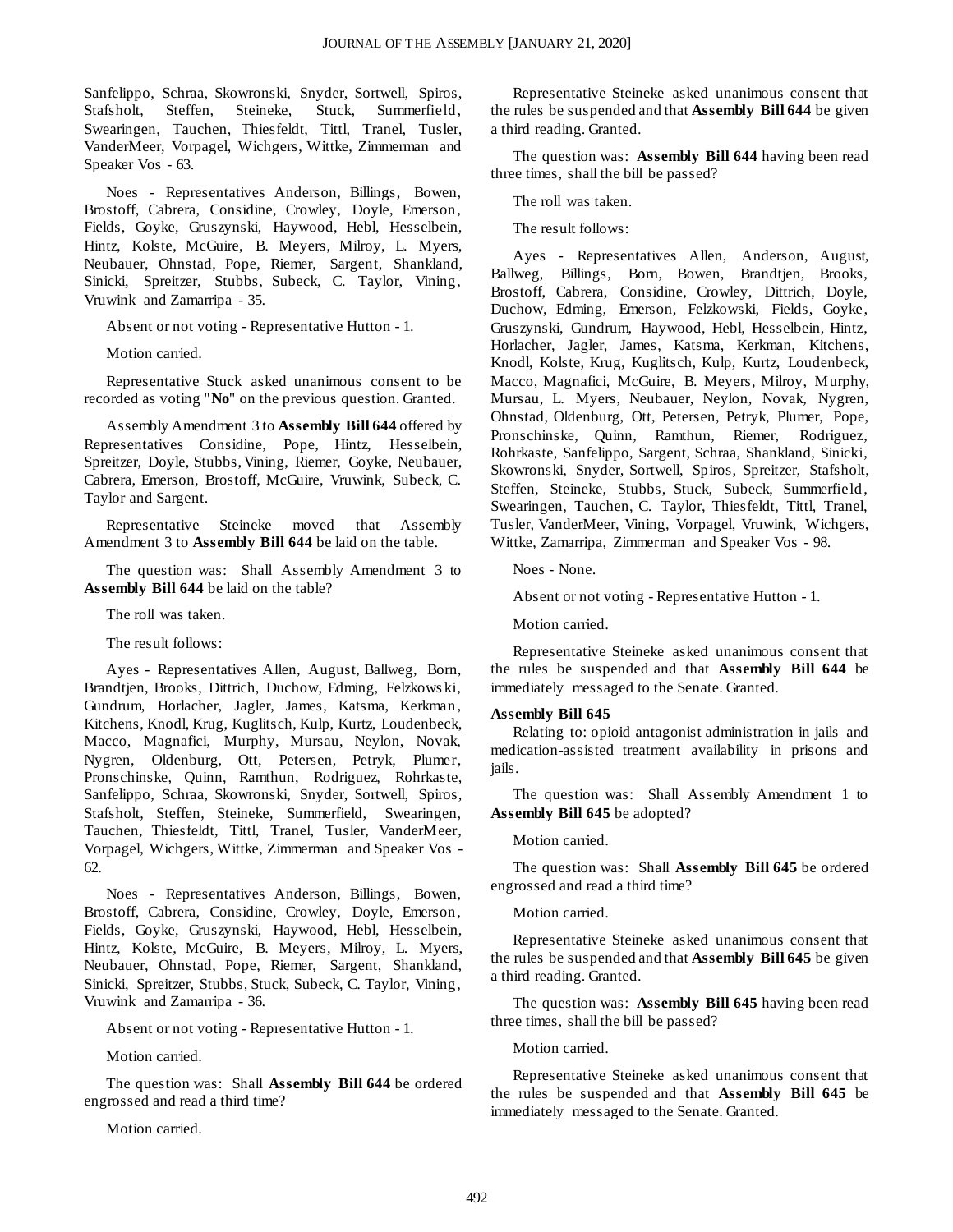#### **Assembly Bill 646**

Relating to: registration of recovery residences and disciplinary action against a state employee who is receiving medication-assisted treatment.

The question was: Shall Assembly Amendment 1 to **Assembly Bill 646** be adopted?

Motion carried.

The question was: Shall **Assembly Bill 646** be ordered engrossed and read a third time?

Motion carried.

Representative Steineke asked unanimous consent that the rules be suspended and that **Assembly Bill 646** be given a third reading. Granted.

The question was: **Assembly Bill 646** having been read three times, shall the bill be passed?

Motion carried.

Representative Steineke asked unanimous consent that the rules be suspended and that **Assembly Bill 646** be immediately messaged to the Senate. Granted.

#### **Assembly Bill 647**

Relating to: the prescription drug monitoring program.

The question was: Shall **Assembly Bill 647** be ordered engrossed and read a third time?

Motion carried.

Representative Steineke asked unanimous consent that the rules be suspended and that **Assembly Bill 647** be given a third reading. Granted.

The question was: **Assembly Bill 647** having been read three times, shall the bill be passed?

Motion carried.

Representative Steineke asked unanimous consent that the rules be suspended and that **Assembly Bill 647** be immediately messaged to the Senate. Granted.

#### **Assembly Bill 648**

Relating to: physical health services and acupuncture under Medical Assistance program and making an appropriation.

The question was: Shall Assembly Amendment 2 to Assembly Amendment 1 to **Assembly Bill 648** be adopted?

Motion carried.

The question was: Shall Assembly Amendment 1 to **Assembly Bill 648** be adopted?

Motion carried.

The question was: Shall **Assembly Bill 648** be ordered engrossed and read a third time?

Motion carried.

Representative Steineke asked unanimous consent that the rules be suspended and that **Assembly Bill 648** be given a third reading. Granted.

The question was: **Assembly Bill 648** having been read three times, shall the bill be passed?

The roll was taken.

The result follows:

Ayes - Representatives Allen, Anderson, August, Ballweg, Billings, Born, Bowen, Brandtjen, Brooks, Brostoff, Cabrera, Considine, Dittrich, Doyle, Duchow, Edming, Emerson, Felzkowski, Fields, Goyke, Gruszynski, Gundrum, Haywood, Hebl, Hesselbein, Hintz, Horlacher, Jagler, James, Katsma, Kerkman, Kitchens, Knodl, Kolste, Krug, Kuglitsch, Kulp, Kurtz, Loudenbeck, Macco, Magnafici, McGuire, B. Meyers, Milroy, Murphy, Mursau, L. Myers, Neubauer, Neylon, Novak, Nygren, Ohnstad, Oldenburg, Ott, Petersen, Petryk, Plumer, Pope, Pronschinske, Quinn, Ramthun, Riemer, Rodriguez, Rohrkaste, Sanfelippo, Sargent, Schraa, Shankland, Sinicki, Skowronski, Snyder, Sortwell, Spiros, Spreitzer, Stafsholt, Steffen, Steineke, Stubbs, Stuck, Subeck, Summerfield, Swearingen, Tauchen, C. Taylor, Thiesfeldt, Tittl, Tranel, Tusler, VanderMeer, Vining, Vorpagel, Vruwink, Wichgers, Wittke, Zamarripa, Zimmerman and Speaker Vos - 97.

Noes - Representative Crowley - 1.

Absent or not voting - Representative Hutton - 1.

Motion carried.

Representative Crowley asked unanimous consent to be recorded as voting "**Aye**" on the previous question. Granted.

Representative Steineke asked unanimous consent that the rules be suspended and that **Assembly Bill 648** be immediately messaged to the Senate. Granted.

#### **Assembly Bill 650**

Relating to: reimbursement for peer recovery coach services under the Medical Assistance program and coordination and continuation of care following an overdose.

The question was: Shall Assembly Amendment 1 to **Assembly Bill 650** be adopted?

Motion carried.

The question was: Shall **Assembly Bill 650** be ordered engrossed and read a third time?

Motion carried.

Representative Steineke asked unanimous consent that the rules be suspended and that **Assembly Bill 650** be given a third reading. Granted.

The question was: **Assembly Bill 650** having been read three times, shall the bill be passed?

Motion carried.

Representative Steineke asked unanimous consent that the rules be suspended and that **Assembly Bill 650** be immediately messaged to the Senate. Granted.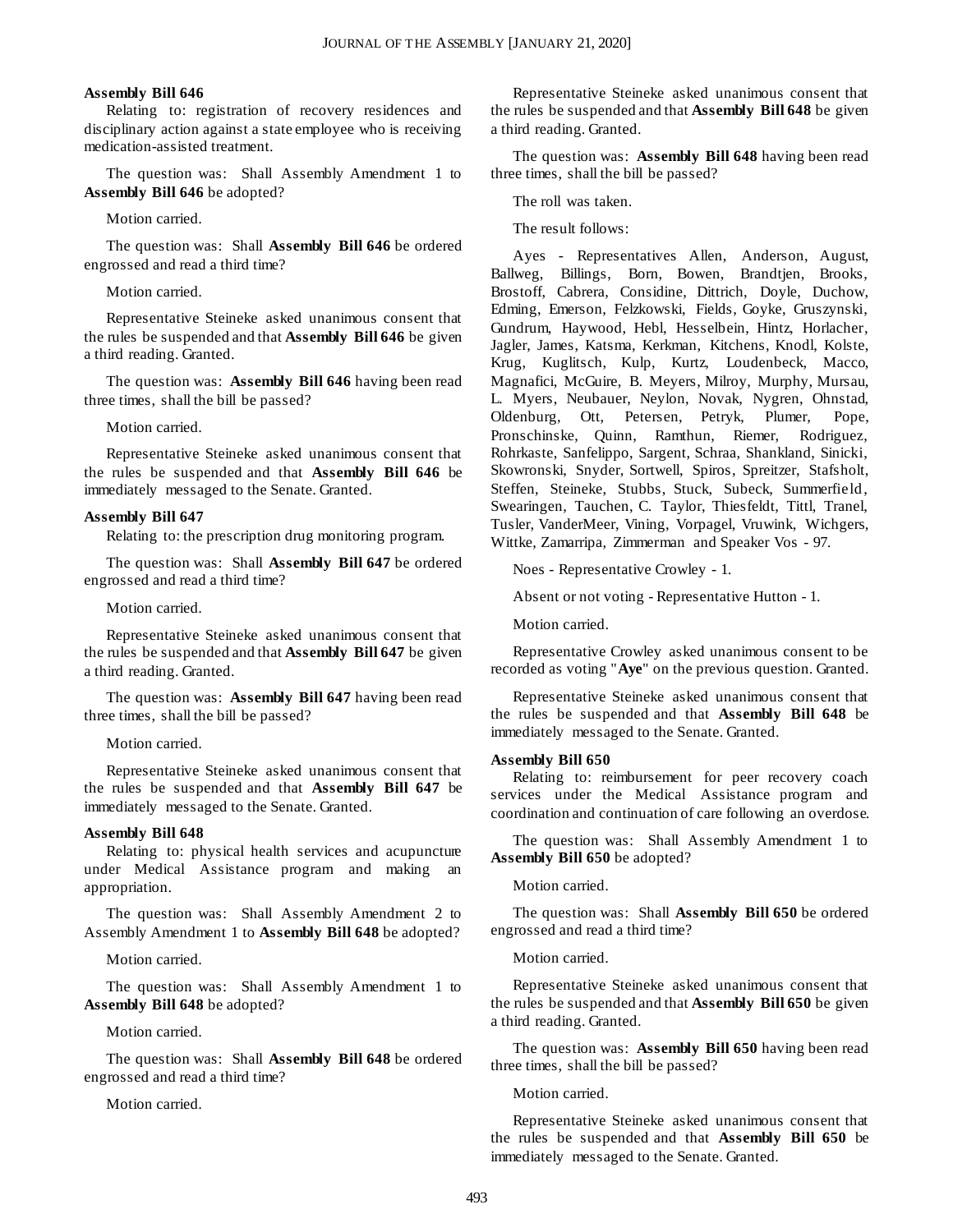#### **Assembly Bill 651**

Relating to: immunity from revocation of probation, parole, or extended supervision for certain controlled substance offenses.

The question was: Shall **Assembly Bill 651** be ordered engrossed and read a third time?

Motion carried.

Representative Steineke asked unanimous consent that the rules be suspended and that **Assembly Bill 651** be given a third reading. Granted.

The question was: **Assembly Bill 651** having been read three times, shall the bill be passed?

Motion carried.

Representative Stubbs asked unanimous consent to be added as a coauthor of **Assembly Bill 651**. Granted.

Representative Steineke asked unanimous consent that the rules be suspended and that **Assembly Bill 651** be immediately messaged to the Senate. Granted.

#### **Assembly Bill 654**

Relating to: expanding telehealth mental health treatment to offenders under community supervision.

The question was: Shall **Assembly Bill 654** be ordered engrossed and read a third time?

Motion carried.

Representative Steineke asked unanimous consent that the rules be suspended and that **Assembly Bill 654** be given a third reading. Granted.

The question was: **Assembly Bill 654** having been read three times, shall the bill be passed?

Motion carried.

Representative Stubbs asked unanimous consent to be added as a coauthor of **Assembly Bill 654**. Granted.

Representative Steineke asked unanimous consent that the rules be suspended and that **Assembly Bill 654** be immediately messaged to the Senate. Granted.

#### **Assembly Bill 692**

Relating to: funding for county snowmobile trails and areas and making an appropriation.

The question was: Shall **Assembly Bill 692** be ordered engrossed and read a third time?

Motion carried.

Representative Steineke asked unanimous consent that the rules be suspended and that **Assembly Bill 692** be given a third reading. Granted.

The question was: **Assembly Bill 692** having been read three times, shall the bill be passed?

The roll was taken.

The result follows:

Ayes - Representatives Allen, Anderson, August, Ballweg, Billings, Born, Bowen, Brandtjen, Brooks, Brostoff, Cabrera, Considine, Crowley, Dittrich, Doyle, Duchow, Edming, Emerson, Felzkowski, Fields, Goyke, Gruszynski, Gundrum, Haywood, Hebl, Hesselbein, Hintz, Horlacher, Jagler, James, Katsma, Kerkman, Kitchens, Knodl, Kolste, Krug, Kuglitsch, Kulp, Kurtz, Loudenbeck, Macco, Magnafici, McGuire, B. Meyers, Milroy, Murphy, Mursau, L. Myers, Neubauer, Neylon, Novak, Nygren, Ohnstad, Oldenburg, Ott, Petersen, Petryk, Plumer, Pope, Pronschinske, Quinn, Ramthun, Riemer, Rodriguez, Rohrkaste, Sanfelippo, Sargent, Schraa, Shankland, Sinicki, Skowronski, Snyder, Sortwell, Spiros, Spreitzer, Stafsholt, Steffen, Steineke, Stubbs, Stuck, Subeck, Summerfield, Swearingen, Tauchen, C. Taylor, Thiesfeldt, Tittl, Tranel, Tusler, VanderMeer, Vining, Vorpagel, Vruwink, Wichgers, Wittke, Zamarripa, Zimmerman and Speaker Vos - 98.

Noes - None.

Absent or not voting - Representative Hutton - 1.

Motion carried.

Representative Steineke asked unanimous consent that the rules be suspended and that **Assembly Bill 692** be immediately messaged to the Senate. Granted.

Representative Vorpagel in the chair.

#### **Assembly Bill 704**

Relating to: operation of motorboats by minors.

The question was: Shall **Assembly Bill 704** be ordered engrossed and read a third time?

Motion carried.

Representative Steineke asked unanimous consent that the rules be suspended and that **Assembly Bill 704** be given a third reading. Granted.

The question was: **Assembly Bill 704** having been read three times, shall the bill be passed?

Motion carried.

Representative C. Taylor asked unanimous consent to be recorded as voting "**No**" on the previous question. Granted.

Representative Steineke asked unanimous consent that the rules be suspended and that **Assembly Bill 704** be immediately messaged to the Senate. Granted.

Speaker Pro Tempore August in the chair.

#### **Senate Bill 125**

Relating to: amounts obligated under the Warren Knowles-Gaylord Nelson Stewardship 2000 Program for water infrastructure projects in state parks and making an appropriation.

The question was: Shall **Senate Bill 125** be ordered to a third reading?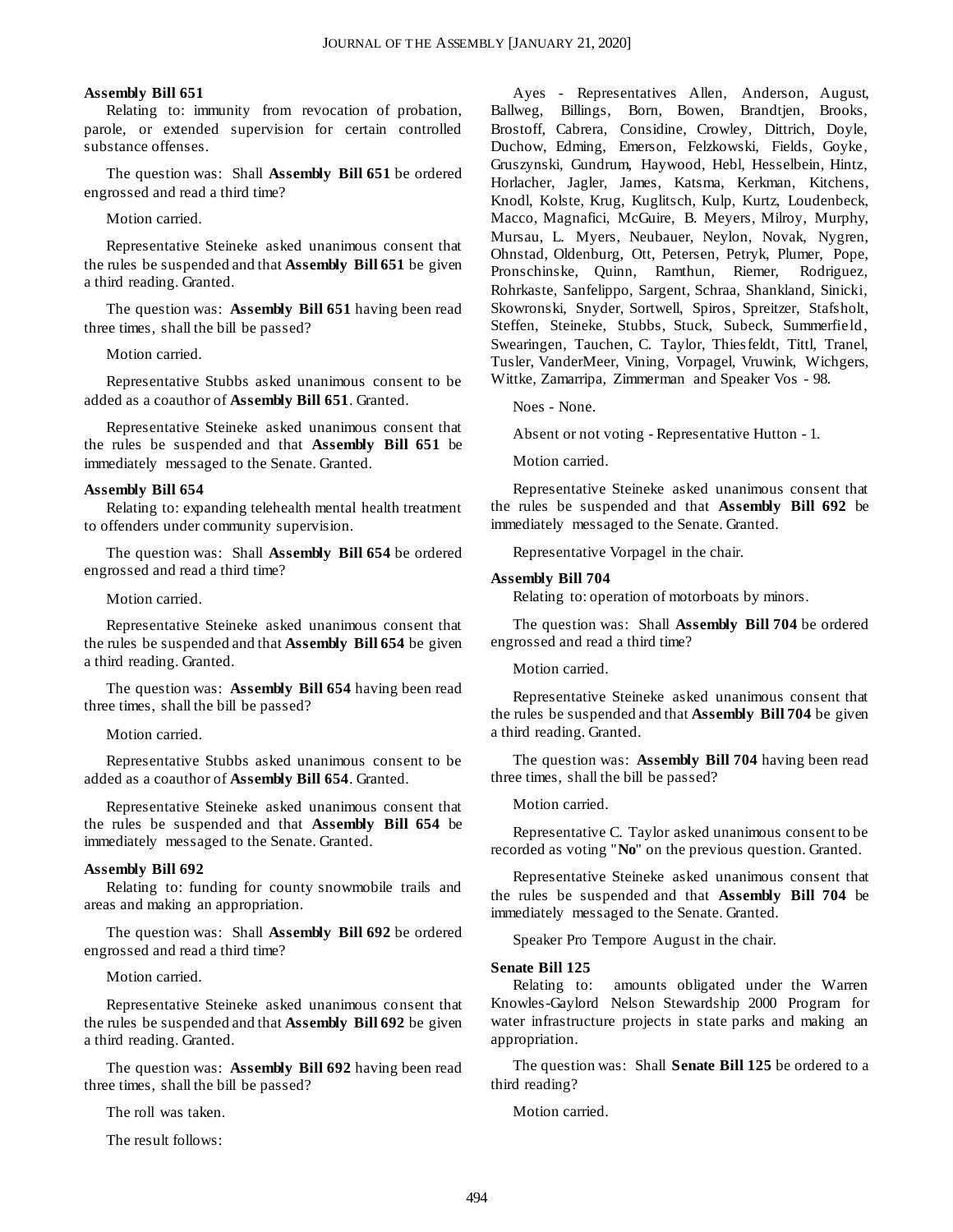Representative Steineke asked unanimous consent that the rules be suspended and that **Senate Bill 125** be given a third reading. Granted.

The question was: **Senate Bill 125** having been read three times, shall the bill be concurred in?

The roll was taken.

The result follows:

Ayes - Representatives Allen, Anderson, August, Ballweg, Billings, Born, Bowen, Brandtjen, Brooks, Brostoff, Cabrera, Considine, Crowley, Dittrich, Doyle, Duchow, Edming, Emerson, Felzkowski, Fields, Goyke, Gruszynski, Gundrum, Haywood, Hebl, Hesselbein, Hintz, Horlacher, Jagler, James, Katsma, Kerkman, Kitchens, Knodl, Kolste, Krug, Kuglitsch, Kulp, Kurtz, Loudenbeck, Macco, Magnafici, McGuire, B. Meyers, Milroy, Murphy, Mursau, L. Myers, Neubauer, Neylon, Novak, Nygren, Ohnstad, Oldenburg, Ott, Petersen, Petryk, Plumer, Pope, Pronschinske, Quinn, Ramthun, Riemer, Rodriguez, Rohrkaste, Sanfelippo, Sargent, Schraa, Shankland, Sinicki, Skowronski, Snyder, Sortwell, Spiros, Spreitzer, Stafsholt, Steffen, Steineke, Stubbs, Stuck, Subeck, Summerfield, Swearingen, Tauchen, C. Taylor, Thiesfeldt, Tittl, Tranel, Tusler, VanderMeer, Vining, Vorpagel, Vruwink, Wichgers, Wittke, Zamarripa, Zimmerman and Speaker Vos - 98.

Noes - None.

Absent or not voting - Representative Hutton - 1.

Motion carried.

Representative Steineke asked unanimous consent that the rules be suspended and that **Senate Bill 125** be immediately messaged to the Senate. Granted.

#### **Senate Bill 156**

Relating to: retired credential status for certain professionals holding credentials granted by the Examining Board of Architects, Landscape Architects, Professional Engineers, Designers, and Professional Land Surveyors; extending the time limit for emergency rule procedures; providing an exemption from emergency rule procedures; and requiring the exercise of rule-making authority.

The question was: Shall **Senate Bill 156** be ordered to a third reading?

Motion carried.

Representative Steineke asked unanimous consent that the rules be suspended and that **Senate Bill 156** be given a third reading. Granted.

The question was: **Senate Bill 156** having been read three times, shall the bill be concurred in?

Motion carried.

Representative Steineke asked unanimous consent that the rules be suspended and that **Senate Bill 156** be immediately messaged to the Senate. Granted.

#### **Senate Bill 158**

Relating to: presumption and conclusive determination of paternity on the basis of genetic test results and orders that may be granted on the basis of genetic test results.

The question was: Shall **Senate Bill 158** be ordered to a third reading?

Motion carried.

Representative Steineke asked unanimous consent that the rules be suspended and that **Senate Bill 158** be given a third reading. Granted.

The question was: **Senate Bill 158** having been read three times, shall the bill be concurred in?

Motion carried.

Representative Sortwell asked unanimous consent to be recorded as voting "**No**" on the previous question. Granted.

Representative Steineke asked unanimous consent that the rules be suspended and that **Senate Bill 158** be immediately messaged to the Senate. Granted.

#### **Senate Bill 160**

Relating to: the method for providing notice of a special meeting of a school board.

The question was: Shall **Senate Bill 160** be ordered to a third reading?

Motion carried.

Representative Steineke asked unanimous consent that the rules be suspended and that **Senate Bill 160** be given a third reading. Granted.

The question was: **Senate Bill 160** having been read three times, shall the bill be concurred in?

Motion carried.

Representative Steineke asked unanimous consent that the rules be suspended and that **Senate Bill 160** be immediately messaged to the Senate. Granted.

#### **Senate Bill 163**

Relating to: causing bodily harm to a nurse and providing a penalty.

Assembly Substitute Amendment 1 to **Senate Bill 163** offered by Representatives Spreitzer, Emerson, Crowley, Stubbs and McGuire.

Representative Steineke moved that Assembly Substitute Amendment 1 to **Senate Bill 163** be laid on the table.

The question was: Shall Assembly Substitute Amendment 1 to **Senate Bill 163** be laid on the table?

The roll was taken.

The result follows:

Ayes - Representatives Allen, August, Ballweg, Born, Brandtjen, Brooks, Dittrich, Duchow, Edming, Felzkows ki, Gundrum, Horlacher, Jagler, James, Katsma, Kerkman, Kitchens, Knodl, Krug, Kuglitsch, Kulp, Kurtz, Loudenbeck,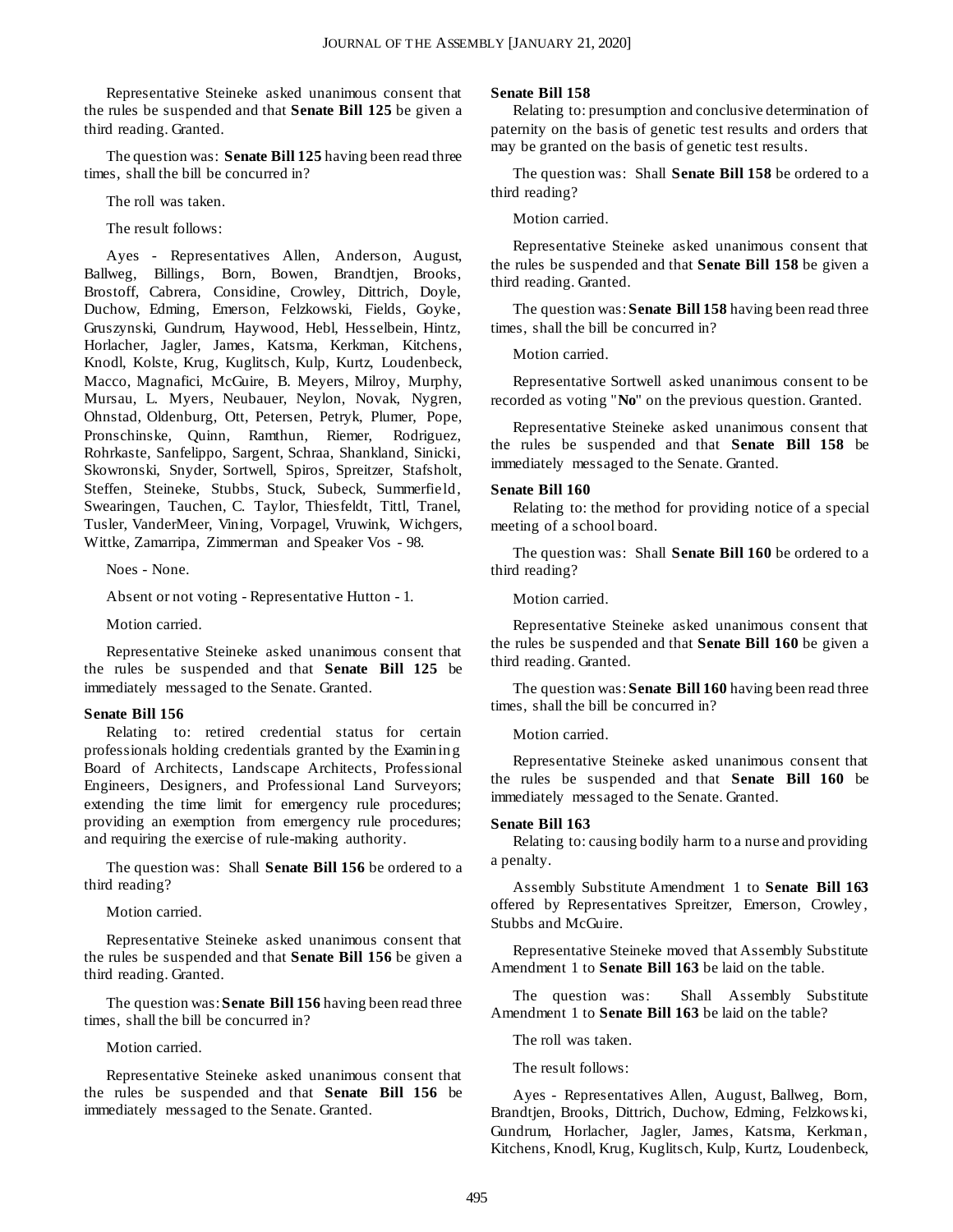Macco, Magnafici, Murphy, Mursau, Neylon, Novak, Nygren, Oldenburg, Ott, Petersen, Petryk, Plumer, Pronschinske, Quinn, Ramthun, Rodriguez, Rohrkaste, Sanfelippo, Schraa, Skowronski, Snyder, Sortwell, Spiros, Stafsholt, Steffen, Steineke, Summerfield, Swearingen, Tauchen, Thiesfeldt, Tittl, Tranel, Tusler, VanderMeer, Vorpagel, Wichgers, Wittke, Zimmerman and Speaker Vos - 62.

Noes - Representatives Anderson, Billings, Bowen, Brostoff, Cabrera, Considine, Crowley, Doyle, Emerson, Fields, Goyke, Gruszynski, Haywood, Hebl, Hesselbein, Hintz, Kolste, McGuire, B. Meyers, Milroy, L. Myers, Neubauer, Ohnstad, Pope, Riemer, Sargent, Shankland, Sinicki, Spreitzer, Stubbs, Stuck, Subeck, C. Taylor, Vining, Vruwink and Zamarripa - 36.

Absent or not voting - Representative Hutton - 1.

Motion carried.

The question was: Shall **Senate Bill 163** be ordered to a third reading?

Motion carried.

Representative Hutton asked unanimous consent that his leave of absence be lifted. Granted.

Representative Steineke asked unanimous consent that the rules be suspended and that **Senate Bill 163** be given a third reading. Granted.

The question was: **Senate Bill 163** having been read three times, shall the bill be concurred in?

Motion carried.

Representative Sinicki asked unanimous consent to be withdrawn as a co-sponsor of **Senate Bill 163**. Granted.

Representative Stafsholt asked unanimous consent to be recorded as voting "**No**" on the previous question. Granted.

Representative Brostoff asked unanimous consent to be recorded as voting "**No**" on the previous question. Granted.

Representative Steineke asked unanimous consent that the rules be suspended and that **Senate Bill 163** be immediately messaged to the Senate. Granted.

#### **Senate Bill 230**

Relating to: teacher preparatory programs and granting rule-making authority.

The question was: Shall **Senate Bill 230** be ordered to a third reading?

Motion carried.

Representative Steineke asked unanimous consent that the rules be suspended and that **Senate Bill 230** be given a third reading. Granted.

The question was: **Senate Bill 230** having been read three times, shall the bill be concurred in?

Motion carried.

Representative Steineke asked unanimous consent that the rules be suspended and that **Senate Bill 230** be immediately messaged to the Senate. Granted.

#### **Senate Bill 335**

Relating to: elections to a lake protection and rehabilitation district board of commissioners.

The question was: Shall **Senate Bill 335** be ordered to a third reading?

Motion carried.

Representative Steineke asked unanimous consent that the rules be suspended and that **Senate Bill 335** be given a third reading. Granted.

The question was: **Senate Bill 335** having been read three times, shall the bill be concurred in?

Motion carried.

Representative Steineke asked unanimous consent that the rules be suspended and that **Senate Bill 335** be immediately messaged to the Senate. Granted.

#### **Senate Bill 390**

Relating to: ratification of the Physical Therapy Licensure Compact, extending the time limit for emergency rule procedures, providing an exemption from emergency rule procedures, and granting rule-making authority.

The question was: Shall **Senate Bill 390** be ordered to a third reading?

Motion carried.

Representative Steineke asked unanimous consent that the rules be suspended and that **Senate Bill 390** be given a third reading. Granted.

The question was: **Senate Bill 390** having been read three times, shall the bill be concurred in?

Motion carried.

Representative Steineke asked unanimous consent that the rules be suspended and that **Senate Bill 390** be immediately messaged to the Senate. Granted.

#### **Senate Bill 438**

Relating to: the priority of a mortgage executed to an institution chartered by the federal Farm Credit Administration.

The question was: Shall **Senate Bill 438** be ordered to a third reading?

Motion carried.

Representative Steineke asked unanimous consent that the rules be suspended and that **Senate Bill 438** be given a third reading. Granted.

The question was: **Senate Bill 438** having been read three times, shall the bill be concurred in?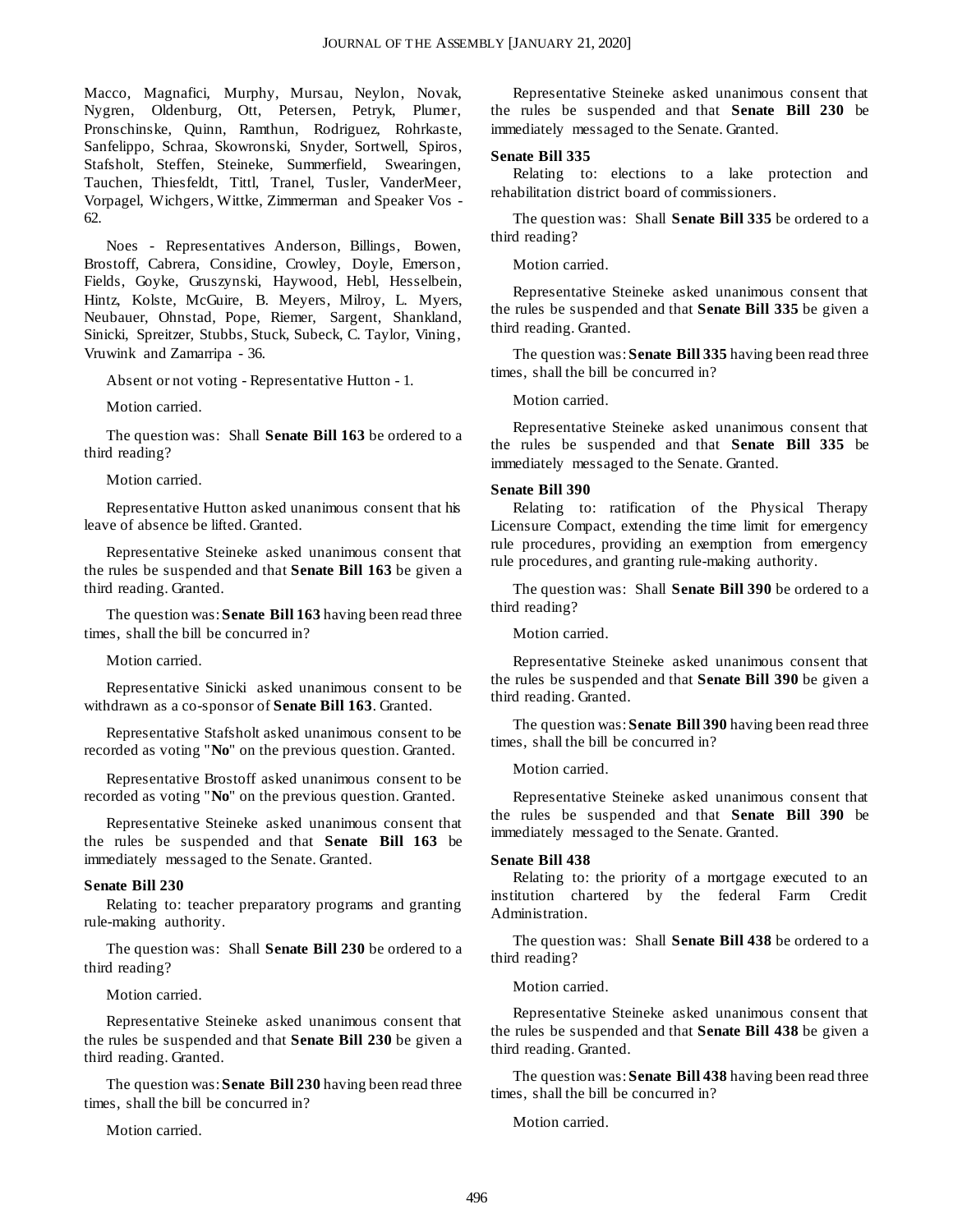Representative Steineke asked unanimous consent that the rules be suspended and that **Senate Bill 438** be immediately messaged to the Senate. Granted.

## **\_\_\_\_\_\_\_\_\_\_\_\_\_ LEAVE OF ABSENCE**

Representative Spreitzer asked unanimous consent for a leave of absence for part of today's session for Representative Anderson. Granted.

## **\_\_\_\_\_\_\_\_\_\_\_\_\_ MESSAGE FROM THE SENATE**

From: Jeffrey Renk, Senate Chief Clerk.

Mr. Speaker:

I am directed to inform you that the Senate has

Amended and concurred in as amended:

**Assembly Bill 119** (Senate amendment 1 adopted) **\_\_\_\_\_\_\_\_\_\_\_\_\_**

#### **ACTION ON THE SENATE MESSAGE**

The question was: Shall Senate Amendment 1 to **Assembly Bill 119** be concurred in?

Motion carried.

Representative Nygren asked unanimous consent to be recorded as voting "**No**" on the previous question. Granted.

Representative Steineke asked unanimous consent that the rules be suspended and that the Assembly's action on **Assembly Bill 119** be immediately messaged to the Senate. Granted.

#### **Assembly Joint Resolution 118**

Relating to: proclaiming January 22nd as "Protect Life Day".

The question was: Shall **Assembly Joint Resolution 118** be adopted?

The roll was taken.

The result follows:

Ayes - Representatives Allen, August, Ballweg, Born, Brandtjen, Brooks, Dittrich, Duchow, Edming, Felzkows ki, Gundrum, Horlacher, Hutton, Jagler, James, Katsma, Kerkman, Kitchens, Knodl, Krug, Kuglitsch, Kulp, Kurtz, Loudenbeck, Macco, Magnafici, Murphy, Mursau, Neylon, Novak, Nygren, Oldenburg, Ott, Petersen, Petryk, Plumer, Pronschinske, Quinn, Ramthun, Rodriguez, Rohrkaste, Sanfelippo, Schraa, Skowronski, Snyder, Sortwell, Spiros, Stafsholt, Steffen, Steineke, Summerfield, Swearingen, Tauchen, Thiesfeldt, Tittl, Tranel, Tusler, VanderMeer, Vorpagel, Wichgers, Wittke, Zimmerman and Speaker Vos - 63.

Noes - Representatives Billings, Bowen, Brostoff, Cabrera, Considine, Crowley, Doyle, Emerson, Fields, Goyke, Gruszynski, Haywood, Hebl, Hesselbein, Hintz, Kolste, McGuire, B. Meyers, Milroy, L. Myers, Neubauer,

Ohnstad, Pope, Riemer, Sargent, Shankland, Sinicki, Spreitzer, Stubbs, Stuck, Subeck, C. Taylor, Vining, Vruwink and Zamarripa - 35.

Absent or not voting - Representative Anderson - 1.

Motion carried.

Representatives Tusler, Ott, Rohrkaste, Edming, Felzkowski, Nygren, Petersen, Schraa, Swearingen, Plumer, Duchow, Kurtz, Hutton, Snyder, Steineke, Petryk, Knodl, Mursau, Sortwell, Zimmerman, Wittke, Katsma, Vorpagel, Summerfield, Brooks, James, Jagler, Quinn, Kerkman, Spiros, Krug, Steffen and Oldenburg asked unanimous consent to be added as coauthors of **Assembly Joint Resolution 118**. Granted.

Representative Steineke asked unanimous consent that the rules be suspended and that **Assembly Joint Resolution 118** be immediately messaged to the Senate. Granted.

#### **Assembly Joint Resolution 119**

Relating to: proclaiming February  $16 - 22$ , 2020, as American Birkebeiner Week in Wisconsin.

The question was: Shall **Assembly Joint Resolution 119** be adopted?

Motion carried.

Representative Quinn asked unanimous consent to be added as a coauthor of **Assembly Joint Resolution 119**. Granted.

Representative Steineke asked unanimous consent that the rules be suspended and that **Assembly Joint Resolution 119** be immediately messaged to the Senate. Granted.

## **\_\_\_\_\_\_\_\_\_\_\_\_\_ VISITORS**

During today's session, the following visitors honored the Assembly by their presence and were welcomed by the presiding officer and the members:

Max Rettler, guest of Representative Gundrum.

Russ Blasius of River Falls, guest of Representative Zimmerman.

Members of WESTconsin Credit Union: Marie Gremore, Jenny Rathke, Stacey Ott, Jeff Jaeger, Tammy Jackson, Julie Kahl, Sara Janssen, Erika Schorbahn and Denise Weisenbeck, guests of Representative Stafsholt.

Greg Powers, Kendra Hass and Scott Neerhof of the City of Sheboygan Falls Fire Department, guests of Representatives Vorpagel and Katsma.

Captain Kyle Voskuil of the Cedar Grove Fire Department, guest of Representatives Vorpagel and Katsma.

Dean Klein of the City of Sheboygan Falls Fire Department, guest of Representatives Vorpagel and Katsma.

Matt Kroeplien, Brian Hunt and Tyler Hass of the Town of Sheboygan Falls Fire Department, guests of Representatives Vorpagel and Katsma.